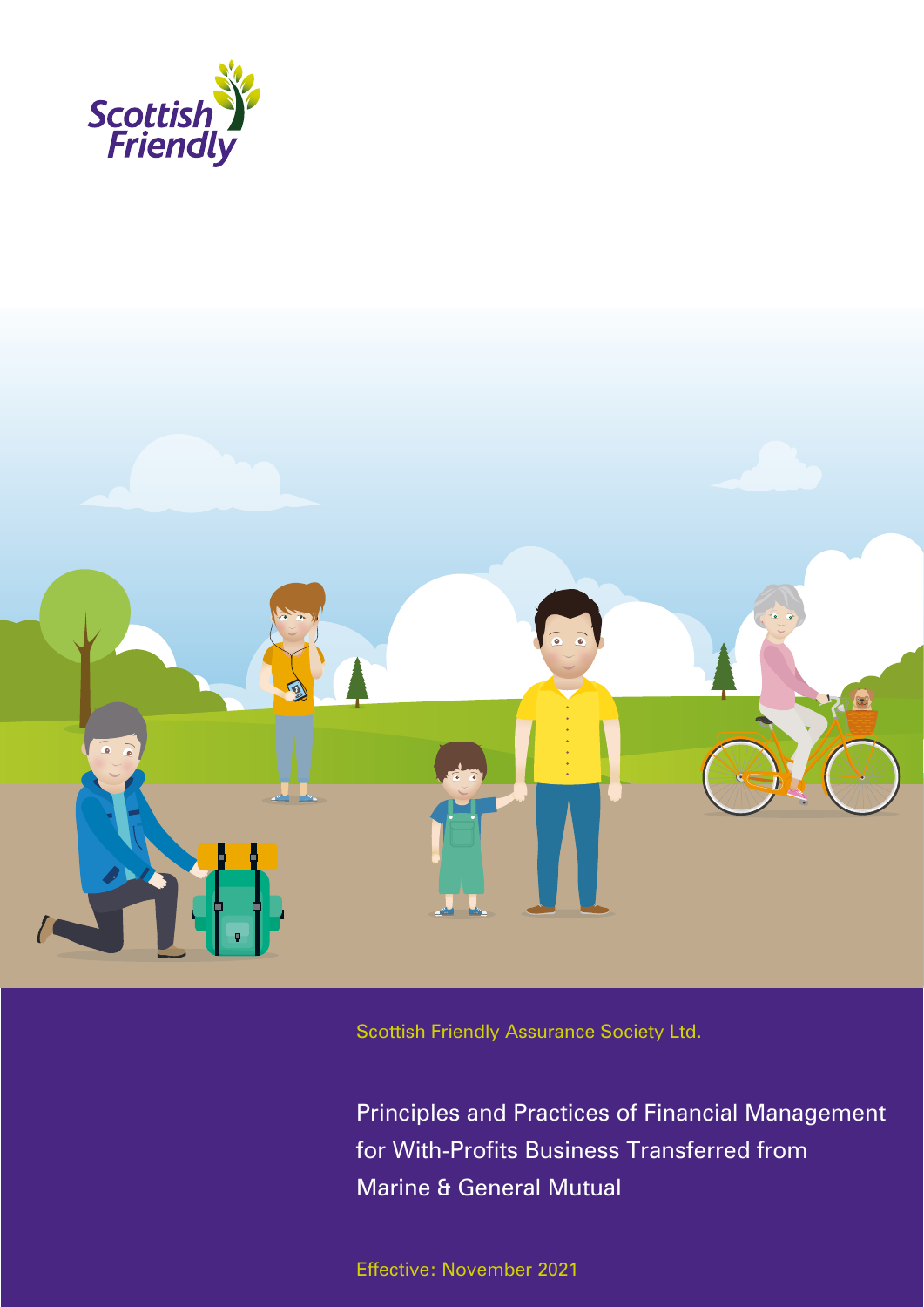

# **Contents**

| 1.  | Introduction                                                     | 3  |
|-----|------------------------------------------------------------------|----|
| 2.  | <b>Fund &amp; Product Structures</b>                             | 4  |
| 3.  | Overarching principles                                           | 6  |
| 4.  | The Amount payable under a<br>With-Profits policy                | 6  |
| 5.  | Setting annual bonus rates                                       | 9  |
| 6.  | Setting final bonus rates                                        | 10 |
| 7.  | Smoothing                                                        | 11 |
| 8.  | <b>Investment Strategy</b>                                       | 12 |
| 9.  | <b>Business risk</b>                                             | 14 |
|     | 10. Charges and expenses                                         | 14 |
| 11. | Management of the Estate                                         | 15 |
|     | 12. Volumes of new business and<br>closure of the M&G Sub-fund   | 17 |
|     | 13. Equity between the With-Profits<br>fund and any shareholders | 17 |
|     | Glossary                                                         | 18 |



For more information on Scottish Friendly and its products visit **scottishfriendly.co.uk** 



Scottish Friendly has won "Best Mutual Insurer" at the CFI.co.uk UK awards for the last three years running.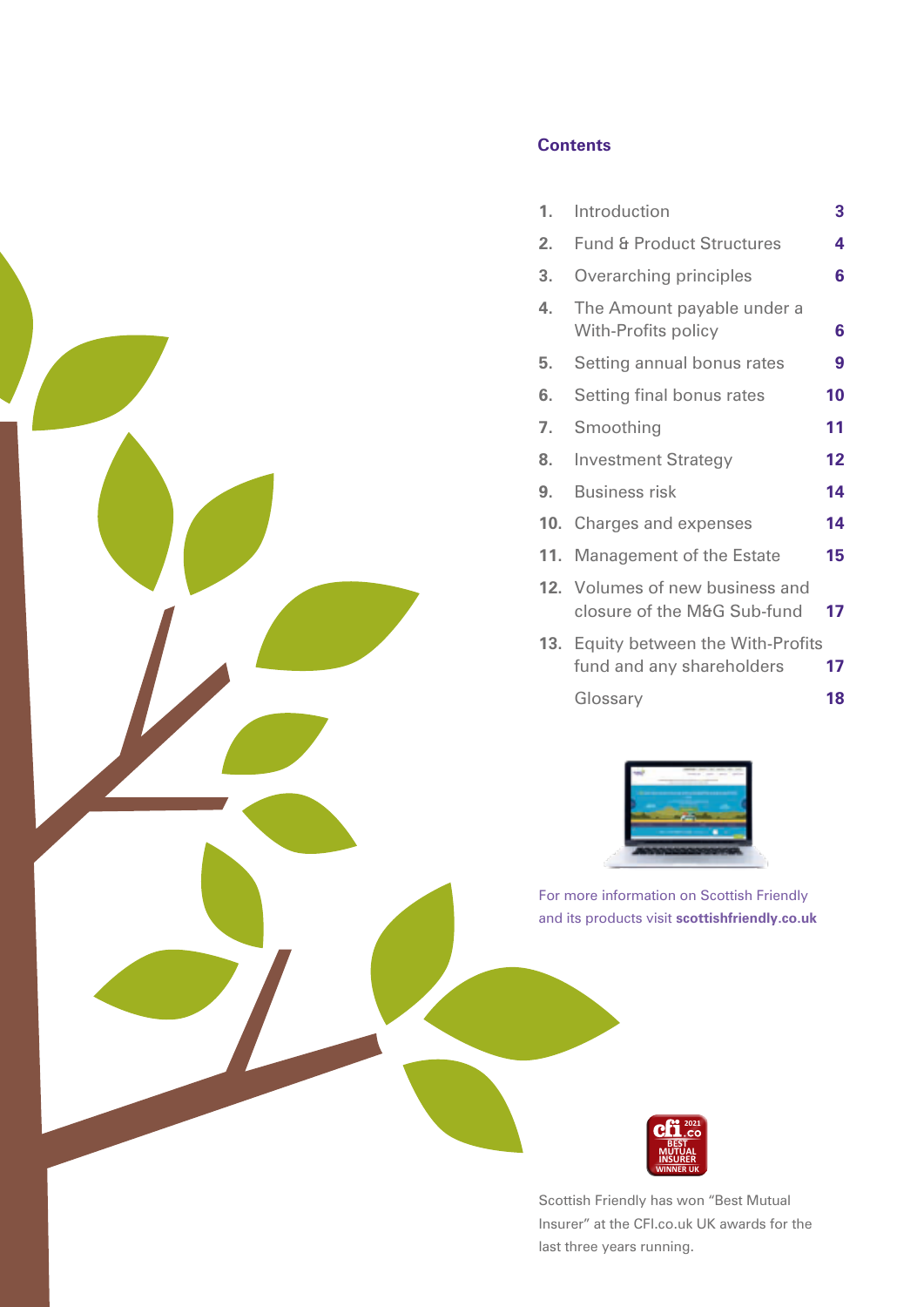bollicy

Glossan

# **1. Introduction**

# **Overview**

- **1.1.** This document is required by the Conduct of Business Sourcebook issued by the Financial Conduct Authority ("FCA").
- **1.2.** The Principles and Practices of Financial Management ("PPFM") document aims to explain how Scottish Friendly Assurance Society Limited ("Scottish Friendly", "we" or "us") manages the financial aspects of the with-profits business which was transferred to us from Marine & General Mutual Assurance Society ("M&GM") on 1 June 2015 (the "Effective Date of Transfer") under the terms of a Scheme of Transfer approved by the High Court on 22 May 2015 (the "Scheme"). The Scheme contains details of the Fundamentals of Financial Management ("FFM") which apply to this business, and the PPFM needs to comply with the Scheme and the specific obligations of the FFM.
- **1.3.** Scottish Friendly operates a single fund (referred to as our "Main Fund") which contains all of the firm's assets and liabilities. Within the Main Fund, we have constituted and operate a number of separate, notional internal sub-funds (referred to in this document as "Notional Funds") in respect of certain blocks of business which have transferred to us. Separate Notional Funds have been constituted in respect of the business transferred from each of the following:
	- Scottish Legal Life Assurance Society;
	- M&GM (this being referred to as the "M&GM sub-fund");
	- Rational Shelley Friendly Society;
	- London, Aberdeen and Northern Mutual Assurance Society; and
	- the Manulife with-profits fund of Canada Life Limited.
- **1.4.** Scottish Friendly maintains separate PPFM documents in respect of the operation of the withprofits business in each Notional Fund, as well as two PPFM documents in respect of the operation of the with-profits business managed outside of the Notional Funds - one covering Conventional With-Profits Business and the other covering Unitised With-Profits Business.
- 1.5. This PPFM document (referred to as the "M&GM PPFM") covers the operation of the with-profits business in the M&GM sub-fund.
- **1.6.** Subject to its wider corporate, legal and regulatory obligations (including its capacity and appetite to bear risk), Scottish Friendly seeks to manage the investments and expenses allocated to the With-Profits business in the M&GM subfund in a way that achieves the best returns for M&GM sub-fund with-profits policies.
- **1.7.** The remainder of Section 1 explains the governance arrangements for the PPFM.
- **1.8.** Section 2 describes the products covered by the PPFM.
- **1.9.** Section 3 sets out the overarching principles used by Scottish Friendly to manage its with-profits business in the M&GM sub-fund.
- **1.10.** Sections 4 to 13 provide a description of the detailed Principles and Practices applied to the M&GM sub-fund, as required by the FCA's Conduct of Business rules.
- **1.11.** This document was first published on 1 June 2015 and is based on the PPFM that was previously maintained by M&GM which was first published on 30 April 2004.

## **Principles of Financial Management**

- **1.12** The "M&GM Principles" are enduring statements of the standards Scottish Friendly adopts in managing the M&GM sub-fund. All principles set out in the M&GM PPFM apply only to the business in the M&GM sub-fund.
- **1.13.** They describe the business model used by Scottish Friendly in meeting its duties to with-profits policyholders in the M&GM sub-fund and in responding to longer term changes in the business and economic environment.

## **Practices of Financial Management**

- **1.14** The "M&GM Practices" describe Scottish Friendly's current approach to managing the M&GM sub-fund and to respond to changes in the business and economic environment in the shorter term. The M&GM Practices will normally be reviewed annually but could be reviewed at any time in exceptional circumstances. A review may not result in any changes to the Practices. All M&GM Practices set out in the M&GM PPFM apply only to the business in the M&GM sub-fund.
- **1.15.** These M&GM Practices are intended to contain sufficient detail to enable a knowledgeable observer to understand the material risks and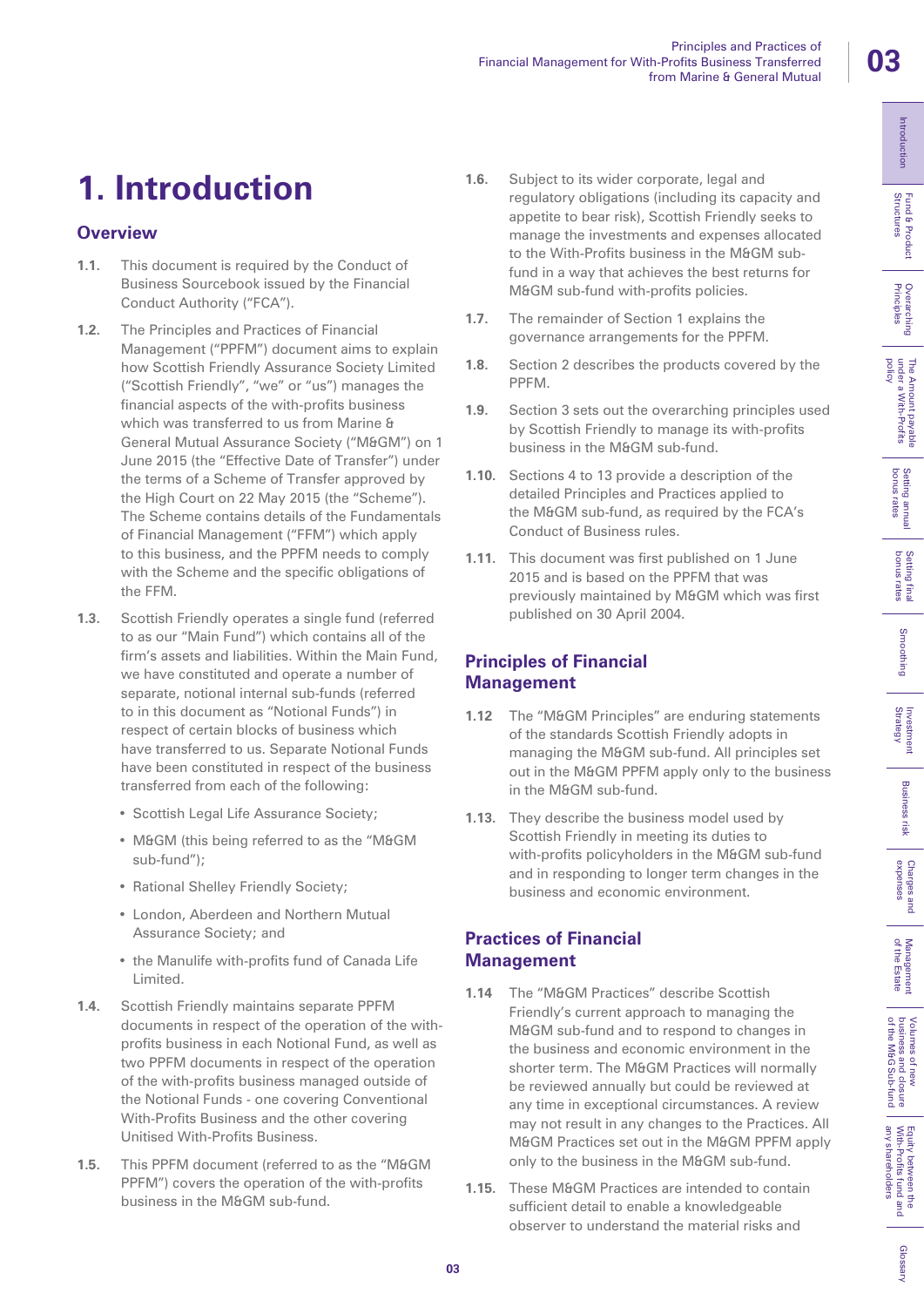rewards from maintaining a with-profits policy with Scottish Friendly in the M&GM sub-fund.

## **Arrangements for Changes**

- **1.16.** For any change to the M&GM Principles in the M&GM PPFM, Scottish Friendly will send its M&GM sub-fund with-profits policyholders written notice, setting out the proposed changes to the M&GM sub-fund, at least three months in advance of the effective date of the proposed changes (unless such changes are required by changes to the FCA rules).
- **1.17.** The M&GM Practices are expected to change as the M&GM sub-fund's circumstances and the business environment change.
- **1.18.** For any change to the M&GM Practices, Scottish Friendly will send its M&GM Sub-fund policyholders written notice setting out the changes to the M&GM Practices. This notice may be in arrears but will be within a reasonable time period of the effective date of the change.
- **1.19.** Scottish Friendly will make every effort to ensure that the costs of notification are kept to a minimum, and in accordance with the FCA rules, will not give the above notice if the changes are required to correct errors or omissions, improve clarity or are immaterial. In addition, the changes will not be prenotified to policyholders if the change is due to new FCA rules and do not materially change the way in which the with-profits policies are being managed.

#### **Corporate Structures and Governance**

- **1.20.** Scottish Friendly was established as a friendly society in 1862 and is incorporated under the Friendly Societies Act 1992. We are a mutual society and so have no shareholders. Scottish Friendly has a Board of Directors, which is the ultimate governing body for Scottish Friendly, and distribution of surplus and bonuses is determined by the Board upon the advice of the With-Profits Actuary.
- **1.21.** Oversight of Scottish Friendly's with-profits business ultimately rests with the Board. The Board is required by FCA rules to establish arrangements to ensure that there is appropriate independent oversight and challenge of the way it manages Scottish Friendly's with-profits business. Scottish Friendly has established a With-Profits Committee to advise the Board. The Board continues to be advised by the With-Profits Actuary.
- **1.22.** Each year a report will be prepared by Scottish Friendly stating whether it believes it has complied with the M&GM PPFM, together with reasons for that belief. Scottish Friendly has appointed a With-Profits Actuary, as required by the FCA, whose main duty is to provide advice to Scottish Friendly on the exercise of discretion. The With-Profits Actuary also provides a report to accompany Scottish Friendly's report, commenting on Scottish Friendly's compliance with the M&GM PPFM. The With-Profits Actuary is not, and will not be, a member of Scottish Friendly's Board.

# **2. Fund & Product Structures**

- **2.1** M&GM closed to new business on 1 December 2013 prior to the transfer of its business to the M&GM sub-fund. The M&GM sub-fund will continue to accept new business arising from options granted in its existing polices, or to meet its commitments to the Staff Pension Plan under the 'SF Framework Agreement'. M&GM previously wrote both with-profits and non-profit business. None of the unit linked business sold by M&GM (where the policyholders' benefits are linked to the value of unit in internal funds) transferred to the M&GM sub-fund. The non-profit business within the M&GM sub-fund is non unit-linked business such as income protection and annuities.
- **2.2.** Under the Scheme, the unit-linked business and the term assurance business written by M&GM have been transferred into the main SF fund. The with-profits business and the annuity business have been transferred into the M&GM sub-fund.
- **2.3.** The assets of the M&GM sub-fund are notionally allocated between different classes of business into internally segregated funds. These notional funds reflect the appropriateness of different asset mixes for different classes of business. A description of

the different types of with-profits business is set out below.

#### **Conventional With-Profits (CWP) – Life**

- **2.4.** An initial guaranteed sum assured is granted; this is the minimum amount that will be paid on maturity or earlier death.
- **2.5.** Annual bonuses are added to the policy each year following the Board's bonus declaration. Annual bonuses are only paid on maturity or death. They are guaranteed once declared. A non-guaranteed interim bonus is also added, reflecting the time elapsed since the effective date of the last declaration.
- **2.6.** A simple annual bonus system is currently used, i.e. each year's bonus is expressed as a percentage of the sum assured.
- **2.7.** At maturity or on death, a final bonus may be paid in addition. The final bonus varies with date of commencement and is expressed as a percentage of the sum assured plus a percentage of annual bonuses already declared.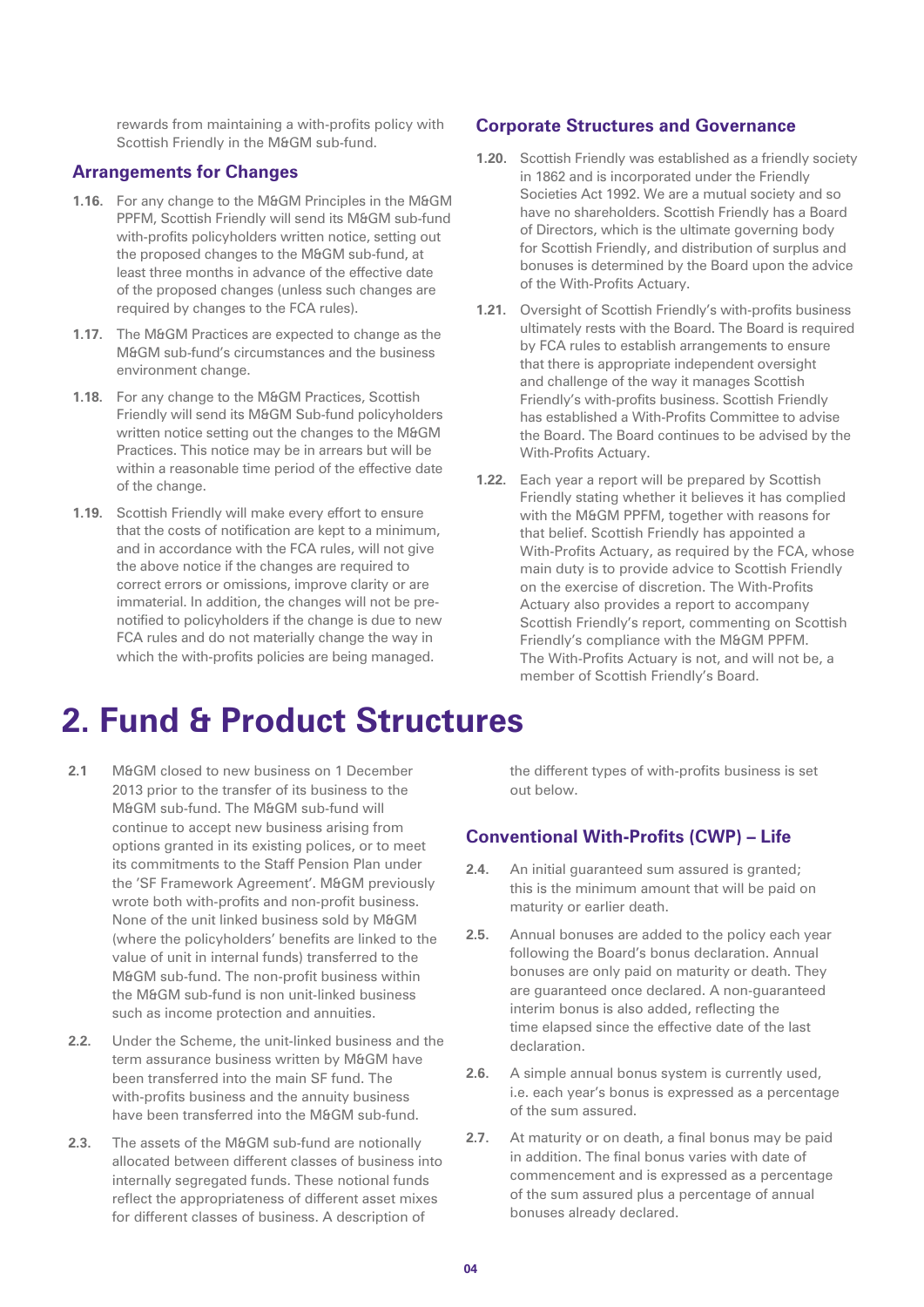of the Estate Management

Glossan

**2.8.** On surrender there are, for most policy types, no guarantees which apply to the amount paid or the methods used to determine the surrender value.

**2.9.** The exception is for 'Selecta' and 'SelectaPlan' policies, where a table of reduced guaranteed sum assured amounts applies depending on number of years in force. The amount payable on surrender for these polices is that which would apply to equivalent policies reaching their maturity date with this reduced guaranteed sum assured maturing on the same date.

## **Conventional With-Profits ("CWP") – Pensions**

- **2.10**. An initial guaranteed annual annuity is granted; this is the minimum amount that will be paid on maturity. There are guaranteed cash option rates at which annuities may be converted into cash at any age after age 60.
- **2.11.** Annual bonuses are added to the initial guaranteed annuity each year following the Board's bonus declaration. Annual bonuses are only paid on maturity. They are guaranteed once declared. A non-guaranteed interim bonus is also added reflecting the time elapsed since the effective date of the last declaration. A compound annual bonus system is used, i.e. each year's bonus is expressed as a percentage of the annuity plus attaching annual bonuses.
- **2.12.** At maturity a final bonus may be paid in addition. The final bonus varies with date of commencement and is expressed as a percentage of the annuity plus annual bonuses already declared.
- **2.13.** On transfer or early retirement for some policies, in some circumstances, guarantees apply as follows:
	- For scheme Additional Voluntary Contribution ("AVC") contracts a guarantee has been given that provided premiums continue to be payable to the date of transfer or early retirement, the amount payable will be the same as would have applied had this date been chosen at outset as the maturity date.
	- For some Self Employed Retirement Plans, guaranteed early retirement factors apply for transfer or retirement after age 60.

## **Unitised With-Profits ("UWP") - Life and Pensions**

#### **(a) Policies originally issued directly by M&GM**

**2.14.** For policies originally issued directly by M&GM contracts may be either single or regular premium. Each premium buys units in the Bonus Growth Life or Pension Fund as appropriate.

Financial Management for With-Profits Business Transferred

Principles and Practices of

from Marine & General Mutual

- **2.15.** The price of units in the Bonus Growth Fund increases daily in line with the declared annual bonus rate. Units are cancelled to cover some or all of the following charges: initial and/or administration charge, policy fee, cost of risk benefits.
- **2.16.** Final bonuses may be added or Market Value Reductions ("MVRs") deducted from partial or complete policy surrenders, except at the maturity date of regular premium contracts, and regular withdrawals from single premium contracts of not more than 7.5% pa of the premium, where there is a guarantee that no MVR will be applied.
- **2.17.** The amount payable on death is as follows:
	- For regular premium contracts, the higher of the guaranteed sum assured (if any) and the value of units including any final bonus.
	- For most single premium life assurances, 101% of the value of units including any final bonus.
	- For single premium pensions contracts, 100% of the value of units including any final bonus.

#### **(b) Policies originally issued by a subsidiary of M&GM**

- 2.18. For policies originally issued by M&GM's subsidiary MGM International Assurance (hereinafter referred to as "former M&GMI policies") all contracts are single premium contracts.
- **2.19.** The price of units increases daily in line with the declared annual bonus rate (referred to as regular bonuses in policy documentation). Units are cancelled to cover administration charges.
- **2.20.** Final bonuses (referred to as terminal bonuses in policy documentation) may be added or MVRs (referred to as Market Value Adjustments in policy documentation) deducted from partial or complete policy surrenders. For regular withdrawals from single premium contracts there is a guarantee that no MVR will be applied.
- **2.21.** The amount payable on death is 101% of the value of units including any terminal bonus.

#### **(c) Flexible Income Annuity ("FIA")**

**2.22.** Contracts are single premium pensions business. Premiums are invested in units in internal segregated funds as selected by the policyholder. A regular annuity (pension) is paid to the policyholder funded by cancelling units.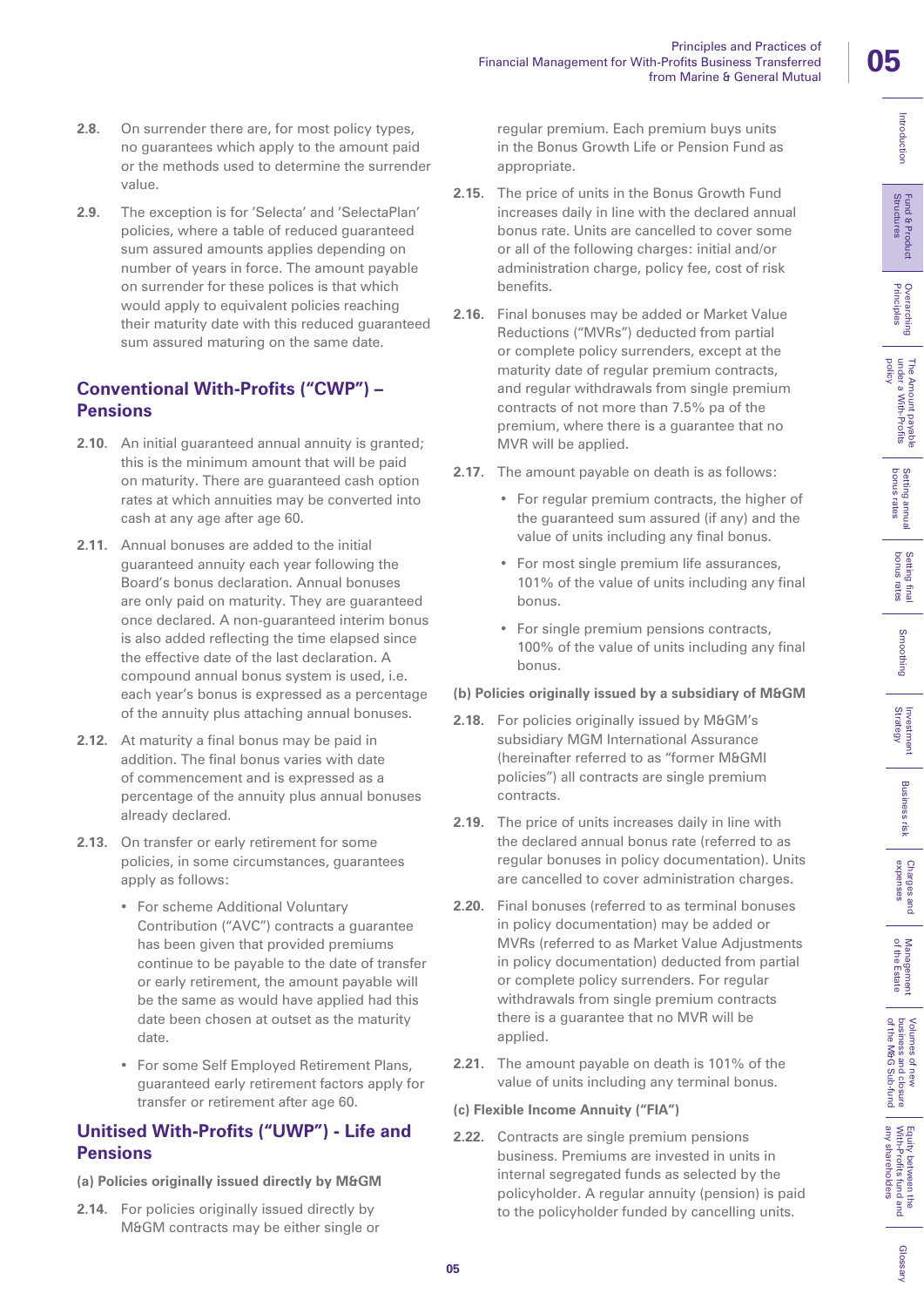- **2.23.** The annuity amount payable is initially determined as the lifetime annuity supportable by the assets allocated to the policy. It is then reviewed periodically. The level of the supportable lifetime annuity takes into account the benefits selected by the policyholder and is based on assumptions regarding future life expectancy and investment returns. The investment return assumption is chosen by the policyholder, within a range set by Scottish Friendly.
- **2.24.** The annuity amount is subject to a guaranteed minimum level and a charge will be taken to meet the cost of this guarantee. The level of the assets allocated to the policy will change over time, reflecting investment returns earned on those assets, reduced by annuity amounts paid and charges made in line with policy terms. Annual bonuses are added to the policy each year following the Board's bonus declaration. Annual bonuses are applied as a percentage increase to increase the unit holdings allocated to the policy.

Once added to a policy the bonus unit additions are guaranteed.

- **2.25.** No final bonus is payable for a FIA policy.
- **2.26.** The value of the assets allocated to the policy, including annual bonuses declared, will be available for transfer, subject to a deduction to reflect the health of the policyholder, and an exit charge if required in order to protect the interests of remaining M&GM sub-fund policyholders.
- **2.27.** The policy is automatically converted to a fixed income annuity at age 90, or earlier if the policyholder so chooses. On conversion, the annuity amount is reassessed and the revised amount then applies for the lifetime of the policyholder. The assets allocated to the policy are released into the M&GM sub-fund. Annual bonuses may be added to the annuity amount each year following the Board's bonus declaration, and are guaranteed once declared.

# **3. Overarching principles**

- **3.1.** Scottish Friendly applies a number of overarching principles to the management of the with-profits business in the M&GM sub-fund. They are set out below in the order in which they would normally apply.
- **3.2.** Scottish Friendly aims to:
	- comply with the terms of the Scheme and the FFM;
	- meet all contractual obligations to policyholders, in particular relating to the timely payment of guaranteed benefits;
	- maintain a level of solvency and capital adequacy (the Notional Capital Requirement as set out in the FFM) to be based on the requirements as specified by the UK regulator which would apply if the M&GM sub-fund were a separate company;
- treat all policyholders fairly, taking into account the conflicting interests between them; and
- distribute the Estate over time to with-profits policyholders in an equitable manner, subject to the need to maintain an appropriate level of capital over the Notional Capital Requirement to secure the benefits of continuing non-profit policyholders in the M&GM sub-fund.
- **3.3.** In the event of conflict arising as a result of the application of any one or more of the Principles set out in Section 4, these overarching principles will take precedence. Areas where a particular need to make reference to these overarching principles may be likely are highlighted in Section 4.

# **4. The Amount payable under a With-Profits policy**

## **Principles**

- **4.1.** The aim of the methods used to determine the amount payable to with-profits policyholders is to provide a fair return that broadly reflects the experience of the M&GM sub-fund as it applies to each type of contract, subject in adverse circumstances to the application of the overarching principles.
- **4.2.** The return on the M&GM sub-fund can be viewed as having four components
- Investment returns on the M&GM sub-fund assets
- Mortality profits/losses
- Other profits/losses arising from the experience of with-profits business
- Profits/losses from non-profit business and other business risks remaining within the M&GM sub-fund
- **4.3.** Investment returns earned on assets deemed to be backing CWP and UWP policies will be allocated to those policies. For FIA policies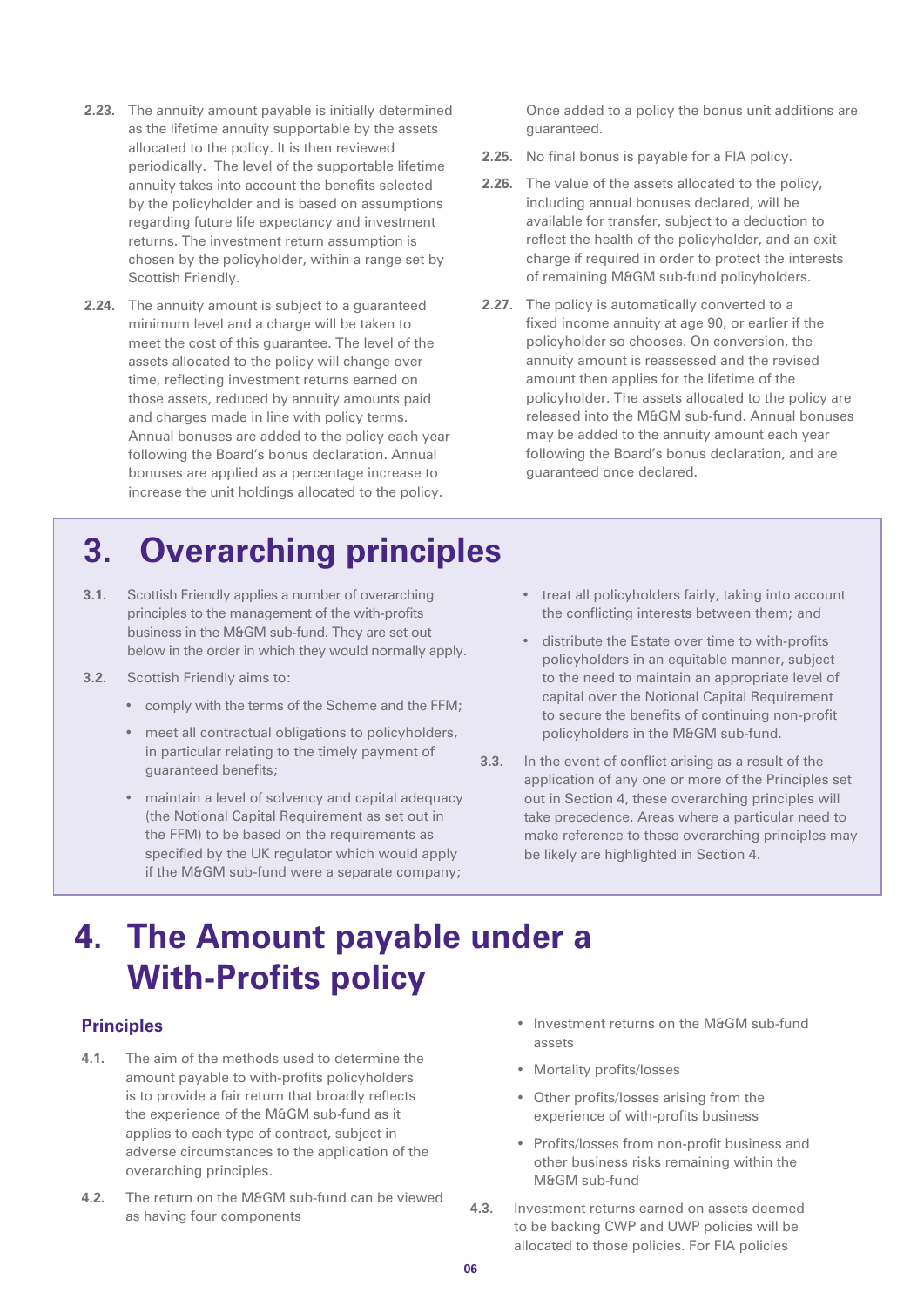Principles and Practices of

from Marine & General Mutual

Glossan

investment returns will reflect the returns on the segregated funds supporting each policy.

- **4.4.** Mortality profit/losses on FIA policies will be pooled and shared out across those policies alone.
- **4.5.** Other mortality profits and all other profits and losses will be shared out between all withprofits business or retained within the Estate (see Section 11) in ways that take account the source of those profits, the contribution of the with-profits business to the financial strength of the M&GM sub-fund and any other factors that the Board of Directors consider relevant to the fair treatment of all policies.
- **4.6.** The methods used involve a degree of approximation, for example in determining historical assumptions for which there are no detailed records. Further approximations which may be made include averaging groups of policies by policy type, size of premium and year of issue.
- **4.7.** Because of these approximations, historical assumptions or parameters may be changed in the light of further information, if the Board considers it fair and reasonable to do so. Any changes will be approved by the Board, having received advice from the With-Profits Actuary and the Independent Adviser as appropriate.
- **4.8.** The type of change that would be made is to more accurately determine the amount payable, or more efficiently determine the amount without significant loss of accuracy.

## **General Practices**

- **4.9.** Scottish Friendly typically uses asset shares as the starting point for determining the amount payable under a with-profits policy. The historical assumptions used in the calculation of asset shares include experience in previous years in respect of investment returns and industry experience in respect of mortality.
- **4.10.** Asset shares are calculated as premiums paid accumulated by investment returns less charges for expenses, risk benefits and tax.
- **4.11.** The other profits and losses arising from other insurance business in the M&GM sub-fund will be reviewed at least annually and will be:
	- Added to asset shares for all with-profits business,
	- Added to claim values for policies falling due in the following year, or
	- retained in the Estate, or
	- a combination of these.
- **4.12.** In determining the application of these profits or losses, the Board will have regard to the

source and sustainability of these profits, and the adequacy of the current level of the Estate to meet the Notional Capital Requirement under the FFM. Note that former M&GMI policies will not usually share in such normal profits and losses.

Financial Management for With-Profits Business Transferred

- **4.13.** In addition to these profits and losses as a result of the closure of M&GM to new business and transfer to Scottish Friendly, it may in future be possible to make additional distributions of the working capital provided by the Estate. These distributions may be made using a different mechanism.
- **4.14.** Asset share values are then smoothed as described in Section 7 before the amount payable is determined, which is not lower than any guaranteed benefit.
- **4.15.** The investment returns allocated to asset shares are equal to the returns on the assets backing different types of policy. Separate asset allocations apply to CWP and UWP business (and within UWP business to former M&GMI policies separately from other UWP policies) on a notional basis, as described in Section 8.
- **4.16.** Tax deducted from asset shares reflects best estimates at the time of calculation of that part of Scottish Friendly's tax liability attributable to with-profits business in the M&GM sub-fund. This includes allowance for the expected deferment of the tax due on unrealised capital gains and of tax recoveries on realised and unrealised capital losses.
- **4.17.** For this purpose asset portfolios backing with-profits asset shares are considered on a stand-alone basis – that is, unrealised losses are carried forward and credit given only when offset against future gains in the same portfolio rather than immediately offset against gains already existing elsewhere in Scottish Friendly's assets.
- **4.18.** Policy charges in respect of expenses taken from the asset shares or unit-funds after the Effective Date of Transfer will initially be taken at the levels in place as at the Effective Date of Transfer and will be reviewed annually as set out in the FFM.
- **4.19.** The historical assumptions used in asset share calculations and the basis on which the assumptions have been applied have been documented.
- **4.20.** The methodology described above sets out Scottish Friendly's current approach. Calculations may have been done differently or more approximately in the past. Changes in the methods to be used are approved by the Board, having received advice from the With-Profits Actuary and the Independent Adviser as appropriate.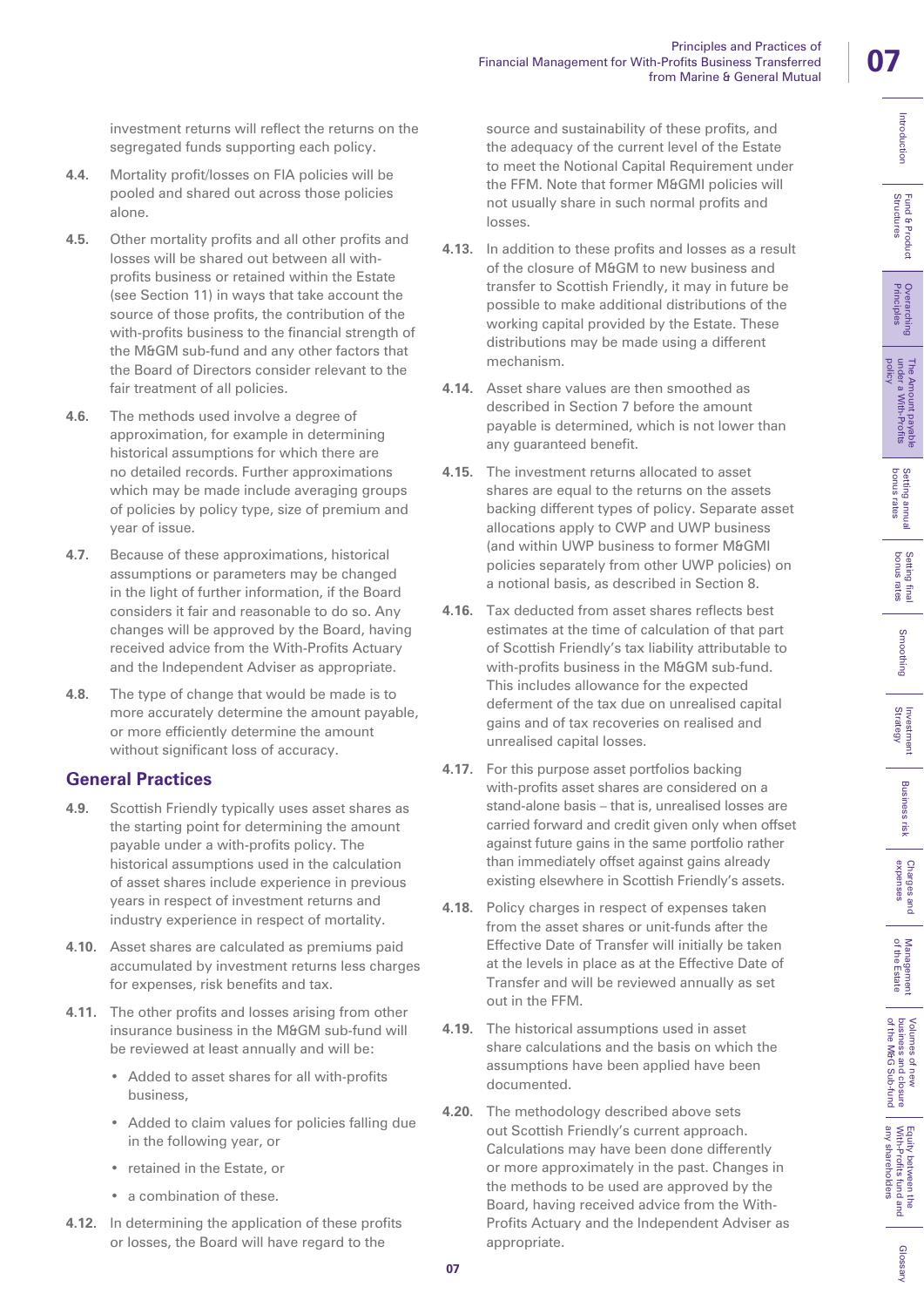#### **Conventional With-Profits Practices**

- **4.21.** For CWP maturities the rates of final bonus are determined by:
	- asset share values determined as described above,
	- the target pay-out percentage of asset share, and
	- explicit smoothing adjustments, as described in Section 7.
- **4.22.** These asset shares are normally calculated as at a date midway through the period for which the final bonus rates are expected to apply, assuming future investment returns at Scottish Friendly's middle growth rate for future benefit projections for the final period.
- **4.23.** Classes of CWP contract which benefit from the additional guarantees described in Section 2 have different premium rates to classes without such guarantees. These differences (other than to the extent that they reflect different commission scales applying at point of sale) are deemed to represent charges for the guarantees and directly impact the level of the asset share.
- **4.24.** Maturity pay-outs will reflect the level of guaranteed benefits and the final bonus declared at the date of maturity.
- **4.25.** Policies that have been made paid-up (where premiums have ceased prematurely and benefits reduced correspondingly) and other categories of altered policies are represented by premium-paying specimen policies, with due adjustment for level of benefit. This reflects established practice as regards annual and final bonus rates in the M&GM sub-fund. pay-outs on older policies (commencing before 1975) are not based on asset shares as this methodology is not appropriate to these policies.
- **4.26.** For maturities the target pay-out percentage will be in the range between 80% and 120% of asset share, and Scottish Friendly would expect at least 90% of actual pay-outs on maturities to be in this range. Final bonus rates for groups of similar policies will be set to achieve this aim.
- **4.27.** For CWP life death claims and for CWP early terminations with guarantees, as described in Section 2, the same final bonus rates apply as for maturities.
- **4.28.** For other CWP early terminations a formulaic basis applies, which is regularly reviewed to ensure that pay-outs fall within a target range of percentages of asset share. For this purpose asset shares are calculated on the same basis as for maturity values.

**4.29.** For surrenders the target pay-out percentage will be in the range between 80% and 120% of asset share, and Scottish Friendly would expect at least 90% of actual pay-outs on surrenders to be in this range.

#### **Unitised With-Profits Practices**

- **4.30.** For UWP surrenders and maturities, and for deaths where the guaranteed death sum assured does not apply, the rates of final bonus or MVR and hence total pay-out are determined by:
	- asset share values determined as described above,
	- the target pay-out percentage of asset share, and
	- explicit smoothing adjustments, as described in Section 7.
- **4.31.** For surrenders and maturities the target pay-out percentage will be in the range between 90% and 110% of asset share, and Scottish Friendly would expect at least 90% of actual pay-outs to be in this range.
- **4.32.** For this purpose, asset shares are calculated for all policies and the results grouped by month of commencement.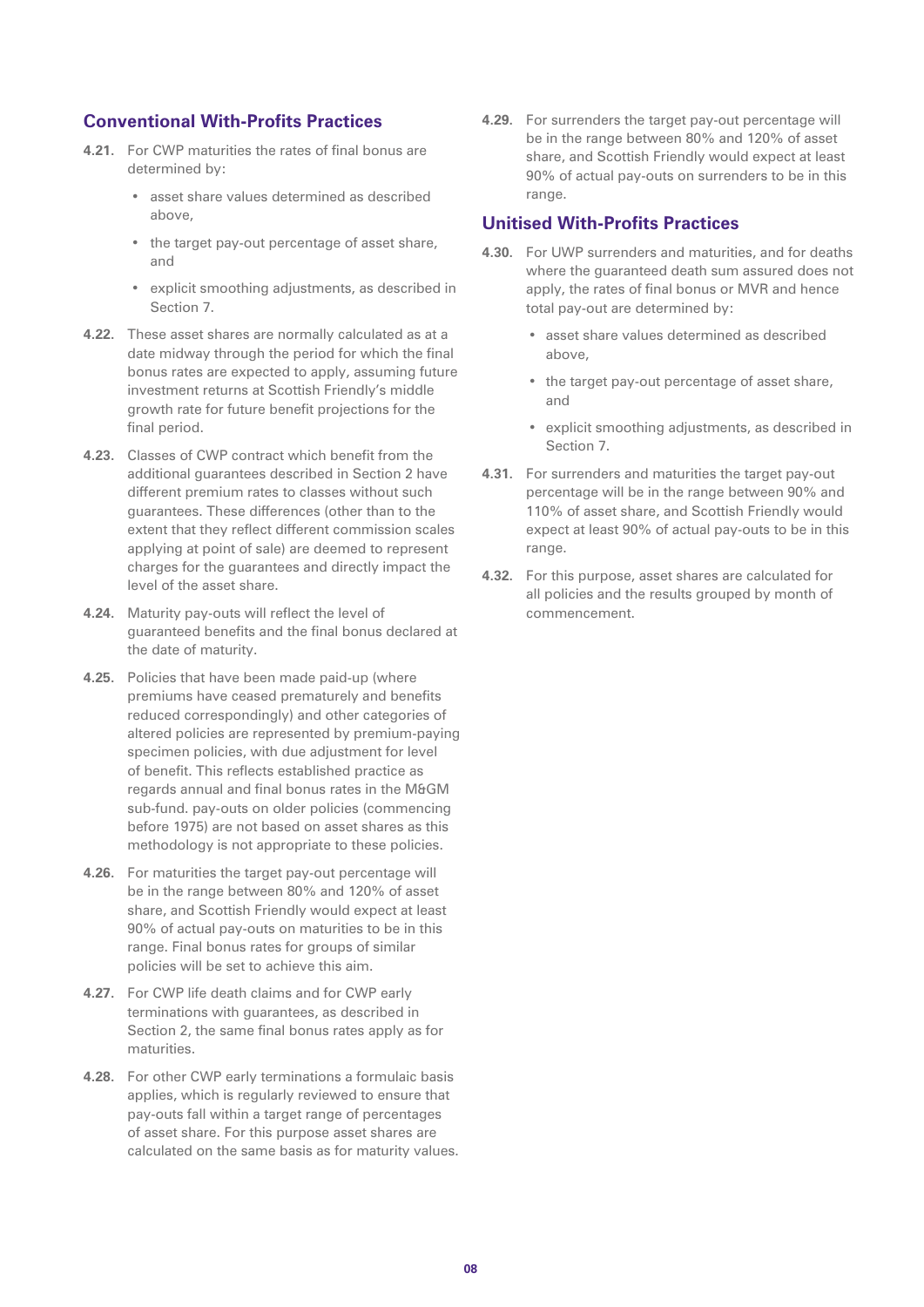Introduction

Fund & Product<br>Structures

**Overarching**<br>Principles

The Amount payable<br>under a With-Profits

Setting annual<br>bonus rates

bolicy

# **5. Setting annual bonus rates**

# **Principles**

- **5.1.** In setting annual bonus rates for CWP and UWP business, Scottish Friendly is mindful of the objective to maximise the overall return on a policy subject to an acceptable level of risk, which is best achieved by expressing a relatively modest proportion of the total policy proceeds in guaranteed form through annual bonuses. This allows greater investment freedom and the potential to provide higher returns to policyholders. The setting of annual bonus rates is always subject to the overarching principles in Section 3.
- **5.2.** For FIA policies, the allocation of investment returns is carried out directly rather than by means of a bonus allocation. All other sources of surplus are allocated by way of annual bonuses (there being no final bonus), and the level of annual bonus rates is set accordingly.
- **5.3.** Scottish Friendly operates different bonus series for each of the Conventional With-Profits and Unitised With-Profits life and pensions business in the M&GM sub-fund, and for Flexible Income Annuities. Policies based on the same underlying premium rates and which were effected at the same time will normally have the same bonus rate declared, unless this would lead to unfairness in the treatment of different groups of policyholders, in which case different bonus rates may be declared.

# **General Practices**

- **5.4**. Annual bonuses are declared by the Board, having regard to the overarching principles in Section 3.
- **5.5.** Annual bonuses are reviewed at least once a year as part of the year end investigations. Other relevant investigations may also be carried out during the year.
- **5.6.** In setting annual bonus rates in normal circumstances for CWP and UWP policies the aim is to reflect the after-tax investment yield on the underlying assets. However, significant consideration is given to the scope left for adding final bonus on future claims by declaring a given rate. If this scope is deemed insufficient or excessive (having regard to foreseeable adverse investment scenarios), then this would affect the basis on which the annual bonus rate was declared.
- **5.7.** Consideration is also given to the ability to sustain

**09**

the annual bonus rate in the future under different investment scenarios.

**5.8.** There is no maximum amount by which annual bonus rates may change between successive declarations.

# **Conventional With-Profits Practices**

- **5.9.** It is not Scottish Friendly's intention to change the rates of annual bonus frequently in order to reflect short-term movements in investment conditions.
- **5.10.** Interim bonuses, which apply proportionately to claims falling due between one declaration date and the next, are normally added at the same rate as the latest declared annual bonuses (although lower rates may be declared). They may change during the year, particularly if investment conditions change significantly.
- **5.11.** Annual bonuses are declared for the previous calendar early in the following calendar year.
- **5.12.** One annual bonus rate is declared for all life contracts and a separate rate is declared for all pension contracts.

# **Unitised With-Profits Practices**

- **5.13.** Annual bonuses are reviewed at least once a year. They are also considered as part of more regular reviews of final bonus rates.
- **5.14.** One annual bonus rate is declared for all life contracts, one rate for all pension contracts and a further rate for all former M&GMI policies.
- **5.15.** Annual bonuses are declared in advance, so there are no interim bonuses.

# **Flexible Income Annuity Practices**

**5.16.** Annual bonuses are declared for the previous calendar year, currently on 1 April. No interim bonuses are paid.

of the Estate Management

Management<br>of the Estate

of the M&G Sub-fund business and closure Volumes of new

Volumes of new Equity between the<br>business and closure With-Profits fund and<br>of the M6G Sub-fund I any shareholders

any shareholders With-Profits fund and

Investment<br>Strategy

**Business** iisk

Charges and<br>expenses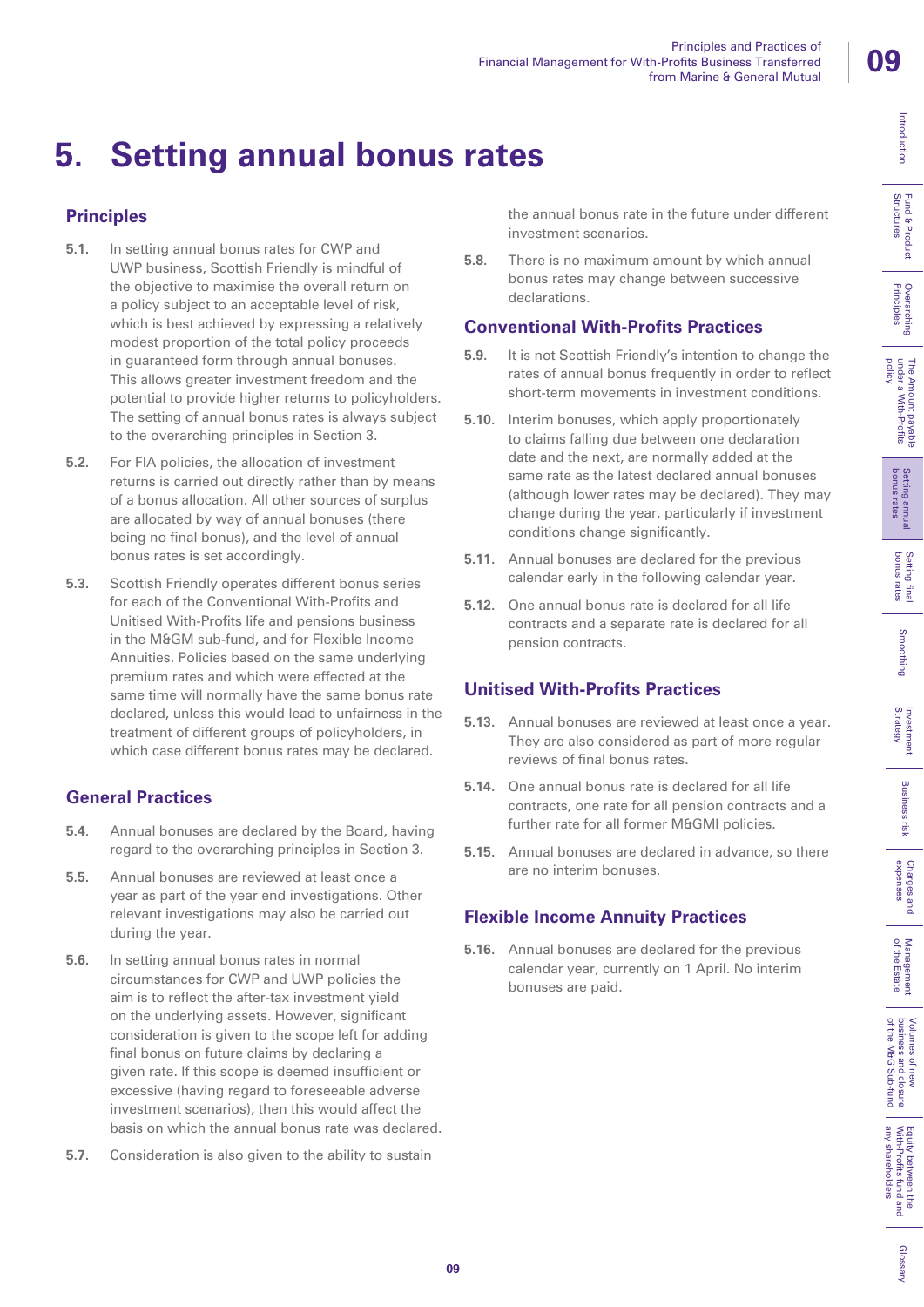# **6. Setting final bonus rates**

## **Principles**

- **6.1.** Final bonus rates are determined for CWP and UWP business, with the aim of ensuring that pay-outs represent a fair return which broadly reflects the experience of the M&GM sub-fund over the duration of a contract. pay-outs are subject to smoothing as described in Section 7.
- **6.2**. Policies based on the same underlying premium rates and which were effected at the same time will have the same final bonus rate declared. The final bonus rates depend on the duration in force as a with-profits policy at the time of a claim. Where different underlying premium rates or product structures are used, Scottish Friendly may choose to declare a different final bonus.
- **6.3.** No guarantees are made about the rate of final bonus or that there will be a final bonus. Although the final bonus will not be negative, for UWP business Scottish Friendly is able to impose an MVR, other than in the circumstances described in Section 2, in times of adverse market movements in assets, in order to maintain fairness between policyholders voluntarily exiting the M&GM sub-fund and those remaining in it. Scottish Friendly reserves the right to change final bonuses at any time without advance notice.
- **6.4.** Final bonuses are reviewed at least annually. However, particularly in times of significant market movements or if the Notional Capital Requirement under the FFM of the M&GM sub-fund is at risk. the level of current final bonuses and MVRs will be considered and revised bonus rate declarations may be made.
- **6.5.** No final bonus applies for FIA policies.

## **General Practices**

**6.6.** Final bonuses in any year are set to bring the total amounts paid out on maturity or (for UWP) early termination, when averaged over all policy types and in force terms, to within the target percentage of asset share as described in Section 4. Over a period of years this target is intended to average 100%, but will vary between individual policies and over successive years due to the degree of smoothing as described in Section 7. This target excludes any distributions of the Estate.

#### **Conventional With-Profits Practices**

- **6.7.** Final bonus rates are normally reviewed annually as part of the year end investigations. However, in times of significant market movements, when there is the likelihood that pay-outs will fall outside the target range referred to in Section 4, they will be reviewed more frequently.
- **6.8.** Declarations of new final bonus are declared at least once a year are reviewed regularly in between such declarations.
- **6.9.** Final bonus is expressed as a percentage of the sum assured (or guaranteed annuity in the case of pensions business) plus annual bonuses already declared. The percentages vary by type of policy and by the commencement date of the policy (except in the case of Self Employed Retirement Plan, where year of commencement of benefit is used).
- **6.10.** Three tables apply; one to life, one to Self Employed Retirement Plan and one to other types of CWP pensions. Rates currently vary by year of commencement or benefit (or conversion to withprofits if later).
- **6.11.** For death claims, the same final bonus rates apply as for maturities. For early terminations, a final bonus rate is applied at the same rate as for deaths or maturities of the same period in force.

## **Unitised With-Profits Practices**

- **6.12.** Rates of Final Bonus are currently reviewed four times a year. However, in times of significant market movements, when there is the likelihood that payouts will fall outside the target range referred to in Section 4, they will be reviewed more frequently.
- **6.13.** Final bonus is paid on policies which surrender or transfer out on the same basis as policies which remain in force to maturity.
- **6.14.** Final bonuses and MVRs are expressed as a percentage of the value of units under the policy. They vary according to whether the policyholder has paid a single premium or a series of regular premiums, whether the policy is classified as a life or pensions contract, and month of policy inception.
- **6.15.** MVRs will be rounded to the nearest 2.5% in the exiting policyholder's favour.
- **6.16.** Up until 2016 a single table of final bonus rates was applied to both life and pensions contracts in the UK. From 2016 separate tables will apply to UK life and pensions contracts. A separate scale applies to former M&GMI policies.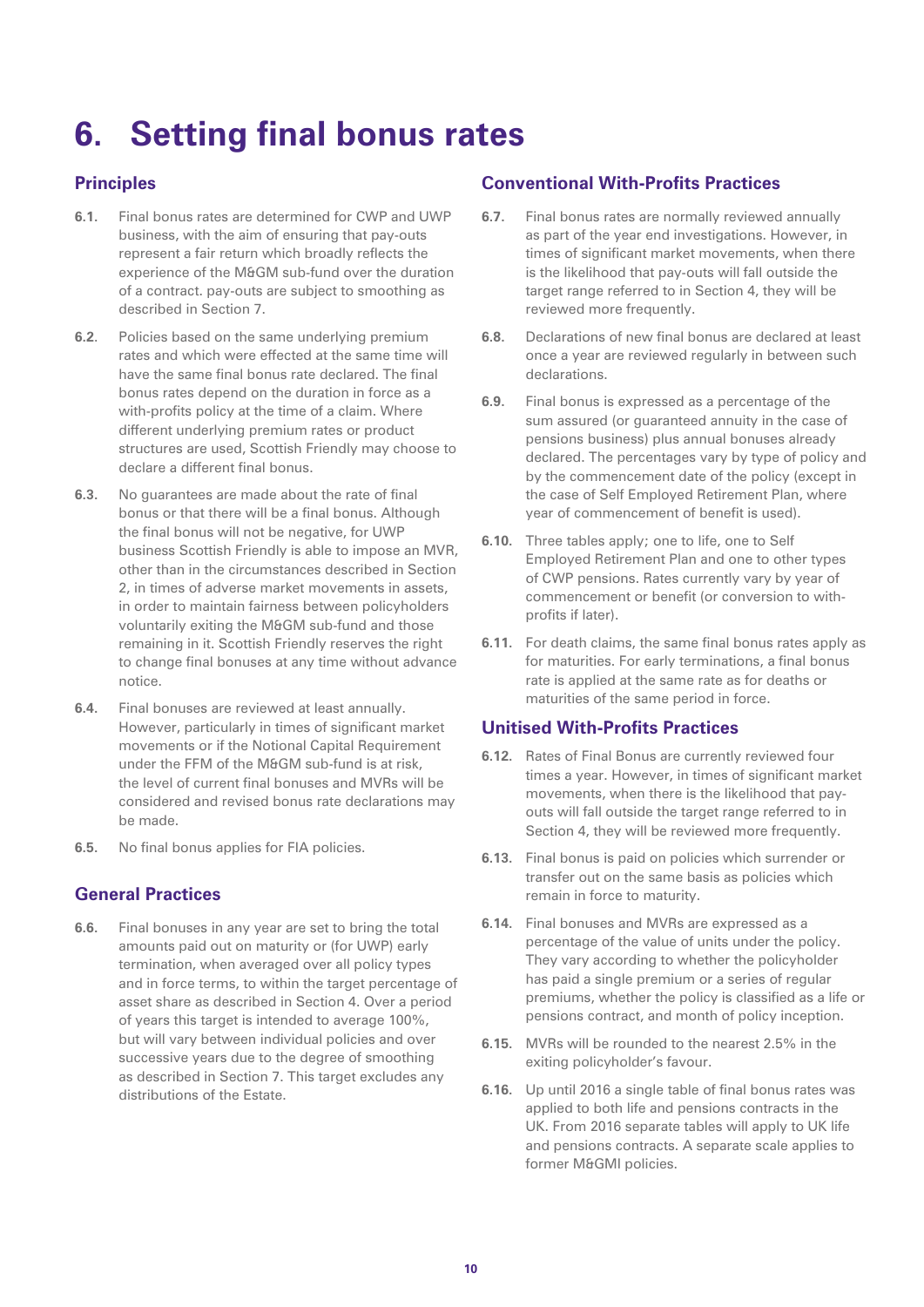of the Estate Management

Management<br>of the Estate

Glossan

# **7. Smoothing**

# **Principles**

- **7.1.** The smoothing policy will aim to operate to ensure that, for CWP and UWP business, pay-outs on similar policies do not vary beyond certain limits if those policies terminate within a certain time span of each other, whilst in the long run ensuring that the long-term cost of smoothing is neutral.
- **7.2.** There is no significantly different approach adopted depending on the type of claim arising for CWP and UWP business.
- **7.3.** For FIA business, the smoothing policy aims to distribute appropriate profits/losses in full each year although extreme amounts in either direction could be spread over more than one year. In the long run the aim is to ensure that the long-term cost of smoothing is neutral.
- **7.4.** There is no specific limit to the total smoothing cost over the shorter term that Scottish Friendly believes should not be exceeded, provided the interests of continuing policyholders are not prejudiced. However, the extent to which smoothing applies will be subject to the overarching principles in Section 3 and in particular would be constrained if the Notional Capital Requirement under the FFM would otherwise be at risk.
- **7.5.** Scottish Friendly may apply MVRs to UWP policies and change the surrender bases for CWP policies, to reflect changes in underlying asset values.

# **General Practices**

**7.6.** Smoothing for CWP and UWP policies applies in two ways:

(a) implicitly:

- by grouping policies for the purpose of determining final bonuses by year (for CWP) or month (for UWP) of commencement;
- by holding final bonus rates and MVRs unchanged between declaration dates; and
- by limiting the number of different bonus scales, so that minor product classes share the experience of the major classes; and

(b) explicitly:

- by paying more or less than the target percentage of asset share in order to reduce the volatility of pay-outs.
- **7.7.** The cost of implicit smoothing can be expected to be close to zero. The cost of explicit smoothing is intended to be zero over the long-term. However, there is no period over which Scottish Friendly has

decided that smoothing should be neutral, neither is there any overall limit to the accumulated cost or benefit from smoothing that Scottish Friendly has decided it is prepared to tolerate. However, the extent to which smoothing applies in periods of sustained asset falls may be constrained if the M&GM sub-fund is at risk of being unable to meet its Notional Capital Requirement.

Principles and Practices of

from Marine & General Mutual

**7.8.** In determining the level of explicit smoothing to be applied to policy payments Scottish Friendly takes into account:

Financial Management for With-Profits Business Transferred

- The relationship between the asset share for each year of commencement with the corresponding figure at the previous declaration,
- The level of smoothing applied for each year of commencement at the previous declaration,
- The aggregate cost or benefit of the proposed smoothing,
- The resources available to support this smoothing cost.
- **7.9.** Smoothing accounts are maintained, separately for CWP and UWP (and within UWP business separately for former M&GMI policies and other UWP business), to keep track of the costs and benefits of smoothing, both explicit and implicit. These accounts may, from time to time, be negative, implying that temporary support is being given by the Estate to the smoothing process.

# **Conventional With-Profits Practices**

- **7.10.** Except where guarantees are directly affecting pay-outs, the change in pay-outs for conventional policies with similar characteristics would not on average be more than 10% from one annual review to the next, subject to the overarching principles in Section 3.
- **7.11.** The Board would, in some cases, invoke the overarching policyholder fairness principle and breach this limit. Circumstances where this is likely are when the value of the underlying investments change significantly in a short period of time, e.g. more than 7.5% in a month. The 10% limit would, in these cases, be used as a longer term constraint.
- **7.12.** For CWP policies, smoothing operates by assuming that policies entering into with-profits in each calendar year enter and leave the M&GM sub-fund halfway through the relevant bonus years when determining final bonuses, as described in Section 4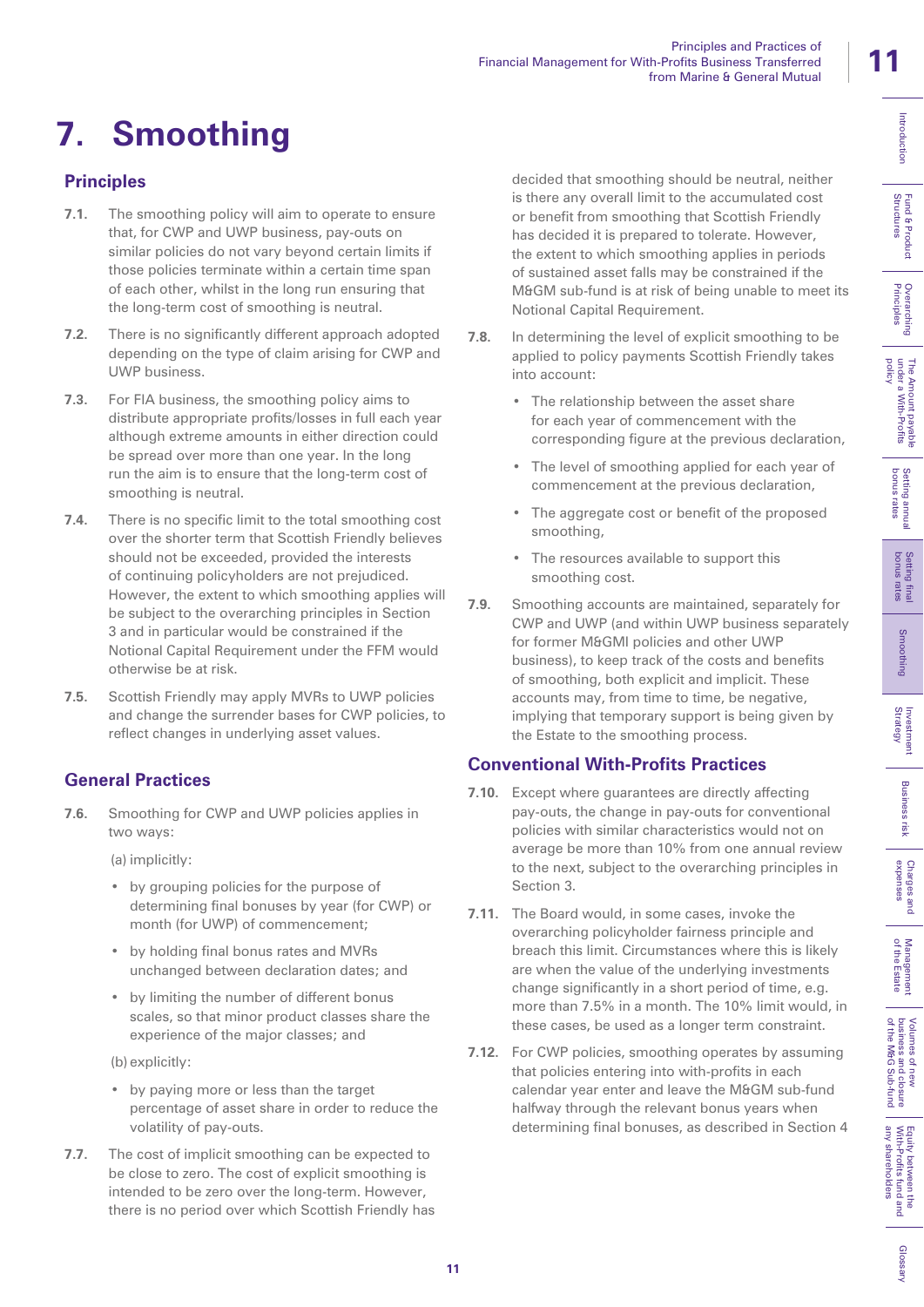#### **Unitised With-Profits Practices**

- **7.13.** Except where guarantees are directly affecting pay-outs, the change in pay-outs for unitised withprofits policies with similar characteristics would not on average be more than 7.5% from one review to the next, subject to the overarching principles in Section 3.
- **7.14.** The Board would, in some cases, invoke the overarching policyholder fairness principle and breach this limit. Circumstances where this is likely are when the value of the underlying investments change significantly in a short period of time, e.g. more than 7.5% in a month.
- **7.15.** For UWP policies, smoothing operates by treating policies' investments in each calendar month as entering and leaving the M&GM sub-fund at the start of each relevant calendar month when determining asset shares, final bonuses and MVRs.

**7.16.** The cost of guarantees, for example partial surrender payments under UWP policies to which no MVR applies, is not charged to the smoothing account.

#### **Flexible Income Annuity Practices**

**7.17.** For FIA business, the smoothing policy aims to distribute appropriate profits/losses in full each year although extreme levels of profits/losses may be spread over more than one year. In the long run, the aim is to ensure that the long term cost of smoothing is neutral.

# **8. Investment Strategy**

## **Principles**

- **8.1.** The Investment sub-committee of the Board (with advice from the With-Profits Actuary and other investment advisers) determines the detailed investment strategy of the M&GM sub-fund.
- **8.2.** The aim of Scottish Friendly's investment strategy, for CWP and UWP policies, is to maximise the returns to those with-profits policyholders whilst preserving the ability of the M&G Sub-fund to meet the guarantees it has given. In determining the mix of assets between asset classes, the investment strategy will take into account the financial strength of the M&GM sub-fund, its ability to meet regulatory capital requirements, and the long-term expected returns anticipated for each asset category, together with their volatility. Different classes and generations of policy within the M&GM sub-fund may have different investment strategies depending on their liability profile and levels of guarantees. The Estate may also have a different investment strategy. In considering the range of assets in which to invest, the M&GM sub-fund may use derivatives and other instruments within limits determined by the Board. Limits may be set as to the maximum exposure to specific assets, asset types, and counter party exposure.
- **8.3.** The M&GM sub-fund may invest in assets which would not normally be traded, provided the Board can demonstrate that such investments are likely to have no adverse effect on the interests of the with-profits policyholders. The basis of valuation,

yield, and the proportion of the M&GM sub-fund invested in such assets is reviewed regularly to ensure they remain appropriate investments of the M&GM sub-fund.

**8.4.** For FIA business the policyholder chooses their own investment strategy via their selection of segregated funds.

#### **General Practices**

- **8.5.** The investment strategy for the M&GM sub-fund is formally reviewed at least once a year.
- **8.6.** Non-linked, non-profit liabilities are backed by a portfolio including fixed interest assets of suitable outstanding term and cash on deposit.
- **8.7.** Different asset allocation strategies apply to CWP business, UWP business and the Estate. In particular, UWP business has a higher proportion of equities and property than CWP business, reflecting the lower level of guarantees and the desire to maximise returns, subject to an acceptable level of risk. Within UWP business separate assets are held for former M&GMI policies which have benefits payable in Euros.
- **8.8.** If the M&GM sub-fund's ability to meet its Notional Capital Requirement was at risk, equity assets would be switched to fixed interest to restore capital levels to acceptable levels.
- **8.9.** Investment guidelines allow an investment mix within the following ranges: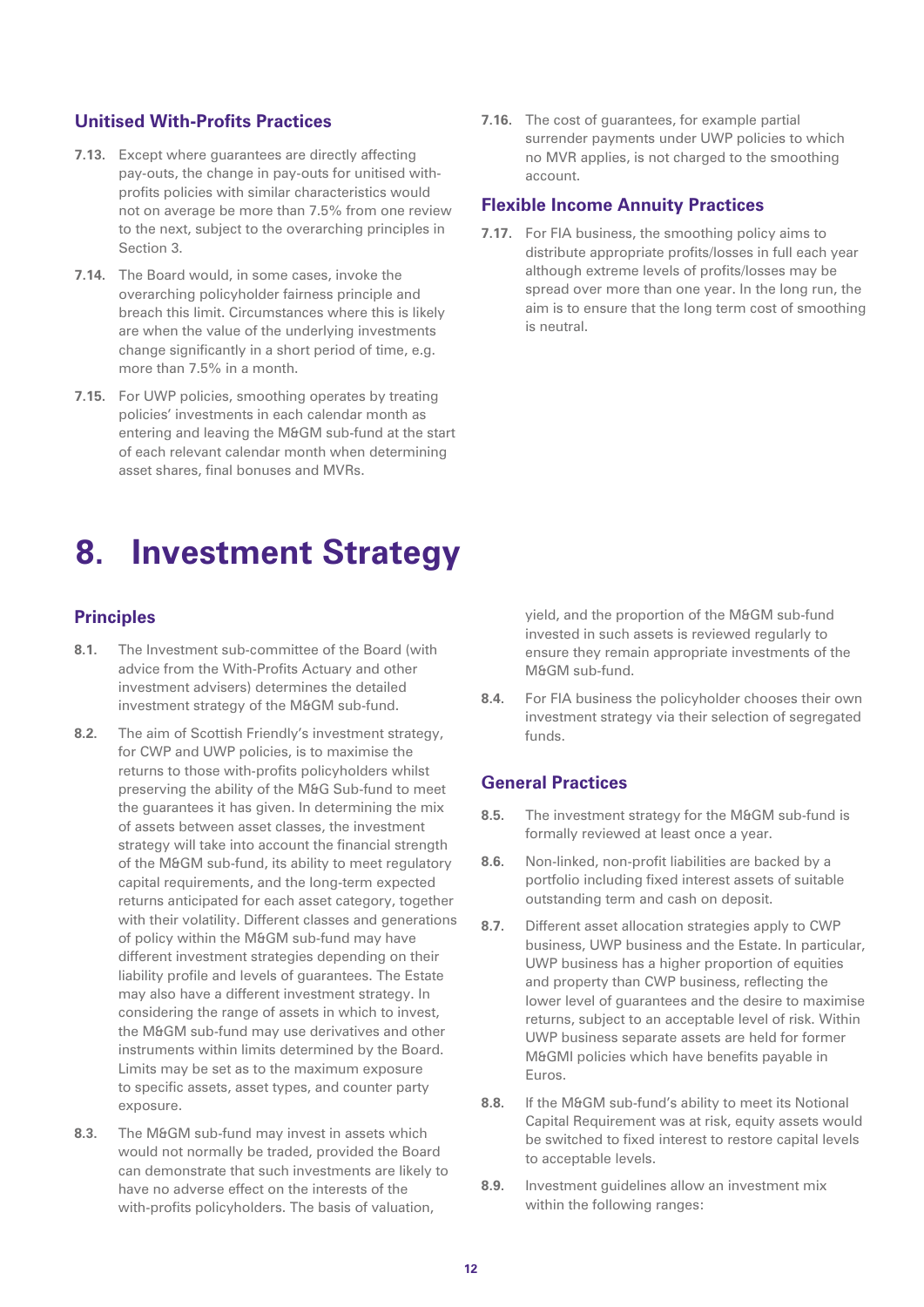|                          | Equities (including property) |             |             | Fixed interest, variable interest,<br>deposits and cash |
|--------------------------|-------------------------------|-------------|-------------|---------------------------------------------------------|
|                          | Lower Limit                   | Upper Limit | Lower Limit | Upper Limit                                             |
| <b>CWP</b>               | $0\%$                         | 60%         | 40%         | $100\%$                                                 |
| UWP                      | 30%                           | 80%         | 20%         | 70%                                                     |
| UWP (ex- M&GMI policies) | 30%                           | 80%         | 20%         | 70%                                                     |

- **8.10.** The actual investment mix is shown on the members' pages on Scottish Friendly's website and is updated each quarter.
- **8.11.** Due regard is also given to security and diversification within each asset class, taking into account Scottish Friendly's approved Risk Appetite framework. No move away from these provisions can be made without the sanction of the Board, taking into account advice from the Investment Committee and the With-Profits Actuary.
- **8.12.** Investment in new or novel investment instruments is subject to approval by Scottish Friendly's Board. The risks and rewards of such instruments would be analysed in the context of the M&GM sub-fund's investment strategy, the existing assets held and the liability profile of the with-profits policies. The Board would approve new or novel instruments if they believe the benefits associated with such investments outweighed any increase in risk or cost.

The M&G Sub-fund currently holds no investments which it would expect not to be traded because of their importance to Scottish Friendly.

# **Conventional With-Profits matching Practices**

- **8.13.** Scottish Friendly will look to match a proportion of the guaranteed liabilities in the CWP fund with fixed interest and cash. Such matching will have due consideration to both the investment policy outlined above, and the overall impact on both regulatory capital and internal capital assessments.
- **8.14.** The duration of the assets backing CWP business is chosen to match, on an approximate basis, the pattern of expected cash outflows of the proportion of claims less premiums being matched, making best estimate assumptions for the early termination of policies and mortality.

# **Unitised With-Profits matching Practices**

**8.15.** Scottish Friendly does not operate a policy of seeking to match precisely the anticipated profile of UWP liabilities with fixed interest assets, although due regard will be paid to guarantees which have

been given when determining the level of fixed interest investment.

## **Investment of the Estate Practices**

- **8.16.** The investment strategy applying to the Estate differs from that applying to assets backing insurance business. The strategy for the Estate is intended to complement the investment of the with-profits assets backing the insurance business and could be materially affected by any potential liabilities that the Directors expect to attribute to the Estate (see note below). At present the strategy for the Estate, recognising the intention to distribute the Estate to with-profits policies over time, is aimed at reducing risk to the M&GM sub-fund rather than maximising investment return.
- **8.17.** The Estate may also make investments in derivative assets and other instruments for the purpose of efficient portfolio management or to help manage risk by matching specific liabilities or to protect solvency, subject to approval by Scottish Friendly's Board. The Board would approve such investments if they believe the benefits for the with-profits funds as a whole outweighed any increase in risk or cost. Such investments might also be used, at certain times, in order to protect the solvency in terms of the Notional Capital Requirement under the FFM and the security of policyholders' benefits.
- **8.18.** Where explicit reserves need to be established in respect of liabilities that are to be attributed to the Estate these would then form part of the main policyholder reserves. Amounts are transferred out of the Estate to cover the establishment of such reserves. The investment strategy for such reserves is then consistent with that adopted for other policy reserves (normally non-profit liability reserves).

**13**

Introduction

Charges and<br>expenses

Glossan

any shareholders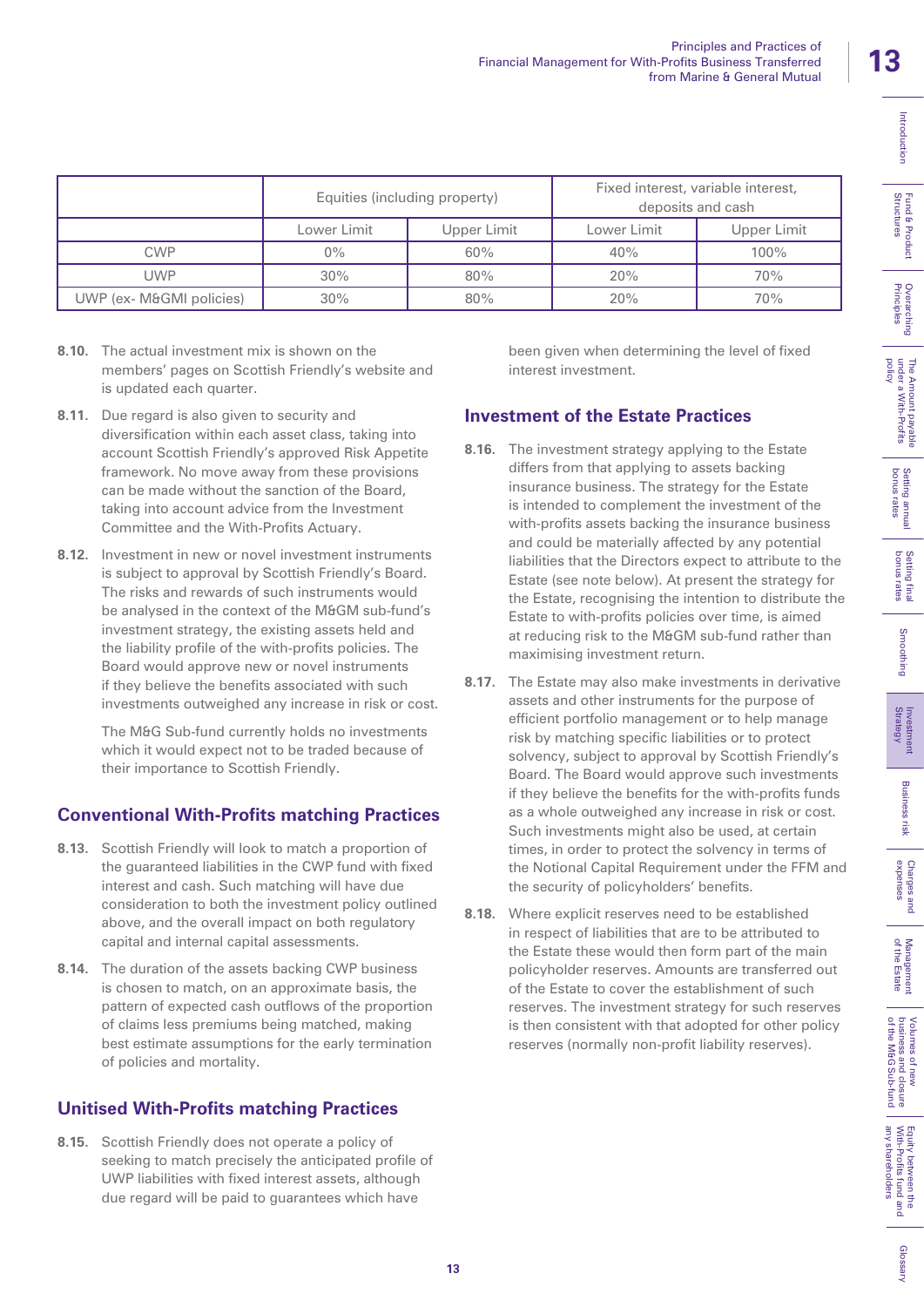# **9. Business risk**

## **Principles**

- **9.1.** The M&GM sub-fund bears all the risks and reaps the rewards of business risks arising from the business within the M&GM sub-fund. In the normal course it will not bear any business risks that arise from other parts of Scottish Friendly's business.
- **9.2.** The M&GM sub-fund is exposed to risk arising from the past acquisition and maintenance of both non-profit and with-profits business sold by M&GM and from other investments of the M&GM sub-fund. It is not expected to accept new business risks and would only do so if the risks are consistent with the M&GM sub-fund's risk capacity and appetite.
- **9.3.** The Risk Committee of the Board is responsible for the effective risk management of the M&GM sub fund, including consideration of the business risks being borne.

## **General Practices**

**9.4.** With-profits policyholders in the M&GM sub-fund share in the results of all the business risks within the M&GM sub-fund.

- **9.5.** Examples of business risks are:
	- Exposure to maintaining with-profits policies.
	- Exposure to maintaining non-profit policies.
	- Exposure to risks from the Staff Pension Plan.
	- Exposure to any costs of remediation for M&GM policies arising from activities of M&GM prior to the Scheme.
- **9.6.** Before taking on any new significant business risk, it must be approved by Scottish Friendly's Board, who would consider the costs and benefits, including the impact on the risk capacity and appetite.
- **9.7.** The profits or losses arising from these business risks will be treated as described in Section 4.
- **9.8.** For those profits or losses arising from business risks that are allocated to with-profits policyholders in line with the process set out in section 4, with-profits policyholders share in business risk in proportion to their asset shares. Former M&GMI policies will not normally share in such distributions of profits and losses but potentially share in any exceptional profits or losses, for example the profits and losses arising should Scottish Friendly ever decide to close or demutualise.

# **10. Charges and expenses**

## **Principles**

- 10.1. The expenses of the M&GM sub-fund will be restricted to the charges set out in the Scheme.
- **10.2.** In the event that the FIA assets reinsured at the Effective Date of Transfer are recaptured by Scottish Friendly, any charge on the M&GM sub-fund in respect of the FIA assets will be set to cover any external costs incurred by Scottish Friendly in maintaining these assets where such costs are not already covered by the charges within the FIA funds and policies.
- **10.3.** UWP and FIA policies have defined expense charges as set out in policy literature. These are the same charges as are applied to asset shares. The expense charges made to UWP and FIA policies may be increased (subject to any maximum in the policy terms) or decreased reflecting the actual expenses incurred.
- **10.4.** The expenses to be charged to asset shares for CWP policies were set at the Effective Date of Transfer subject to subsequent increases or decreases in line with changes to charges for UWP and FIA policies.
- **10.5.** Any difference between the charges applied to the with-profits policies and the expenses incurred by the M&GM sub-fund will be charged or credited to the Estate.
- **10.6.** The basis for apportioning charges and expenses may be changed prospectively if the Board determines that it has become inequitable. This could apply if investigations into expense apportionment or the cost of smoothing and guarantees and the use of capital demonstrated the need to change the basis.
- **10.7.** For FIA policies a guarantee charge is also made. Differences between these charges and actual guarantee costs will be charged or credited to the Estate. Guarantee charges reflect expected costs of guarantees over time and can be adjusted if those expectations change.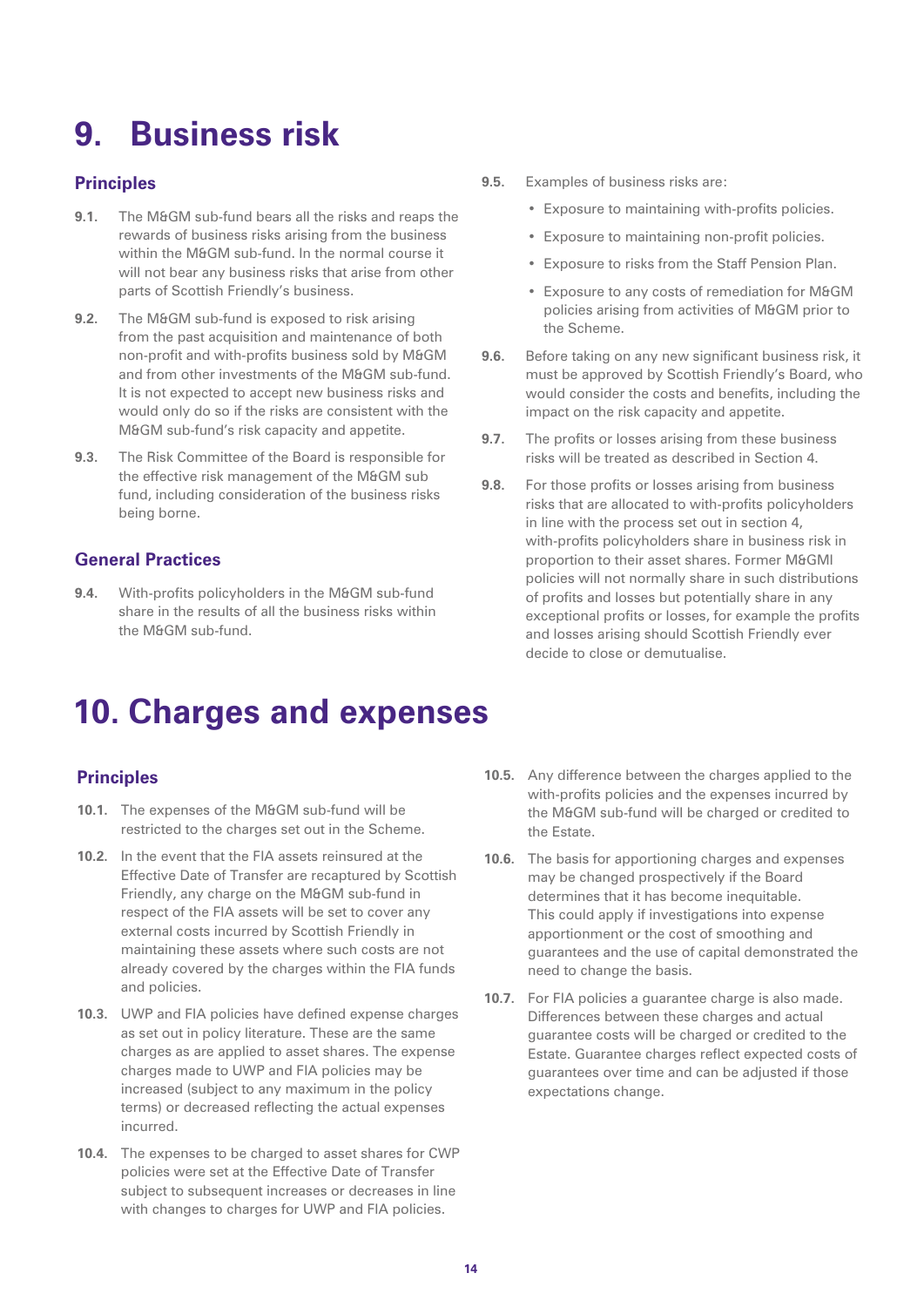Overarching

polic

Glossan

# **General Practices**

- **10.8.** The expenses of the M&GM sub-fund will be apportioned between the different classes of with-profits policies and are allowed for the in the calculation of asset share or fund (in the case of FIA policies).
- **10.9.** As a result of the Scheme the majority of the costs arising from each class of policy is clearly defined. The M&GM sub-fund is also subject to exceptional costs, including one-off costs defined in the Scheme and here judgement is used in order to apportion the costs between different classes of with-profits policies and over an appropriate timeframe. Any changes to the charges applied at a policy level will reflect this apportionment.
- **10.10.** No charges to policies are currently being made for the cost of smoothing or guarantees other than the charges for FIA described above.

## **Unitised With-Profits and FIA policies Practices**

**10.11.** The charges to be applied to UWP and FIA policies will be those set out in the policy literature. Any difference between those charges and the actual expenses incurred in administering the business will accrue to the Estate. The expense charges made to UWP and FIA policies may be increased (subject to any maximum in the policy terms) or decreased reflecting the actual expenses incurred.

**10.12.** Many of these charges are fixed or linked to inflation. However, the annual management charge, which is charged as a deduction from the investment return credited to asset shares, is at Scottish Friendly's discretion. For most UWP business one rate is set for life business and a different rate for pensions. For former M&GMI policies a separate scale of charges is applied but any changes to these scales will be linked to equivalent changes to charges for the rest of the M&GM sub-fund UWP business. For FIA the charge will vary by fund choice, premium size, commission income, age and health to reflect the different costs of these aspects. These levels of charge are implicitly disclosed to policyholders at point of sale through the reduction in yield quoted at that time.

## **Conventional With-Profits Practices**

**10.13.** The expenses charged to asset shares were fixed at the Effective Date of Transfer and will change at the discretion of Scottish Friendly in line with the changes to charges for UWP and FIA business.

# **11. Management of the Estate**

# **Principles**

- **11.1.** The Estate of M&GM sub-fund will be managed in accordance with this PPFM. However, in circumstances where solvency is threatened the Main Fund may be supported by the M&GM sub-fund. Similarly, should the M&GM sub-fund be unable to support the relevant transferred business the Main Fund would be required to support the benefits.
- **11.2.** The M&GM sub-fund's Estate is the excess of the assets of the M&GM sub-fund over the amount required to meet the liabilities and expected benefit payments (including future bonuses), for current policyholders.
- **11.3.** Its primary uses include:
	- Providing capital to meet the Notional Capital

Requirement and reserving requirements in excess of policyholder asset shares and provisions for guarantees that have already been given or which may arise as a result of the investment policy of the M&GM sub-fund.

- Allowing the M&GM sub-fund to accept a greater degree of investment freedom and diversification, and acceptance of greater investment risk than would otherwise be possible.
- Providing working capital to cover any mismatch in timing between the receipt of charges on policies in the M&GM sub-fund and the actual expenses incurred in the maintenance of those policies.
- Supporting the smoothing of benefits paid to with-profits policyholders.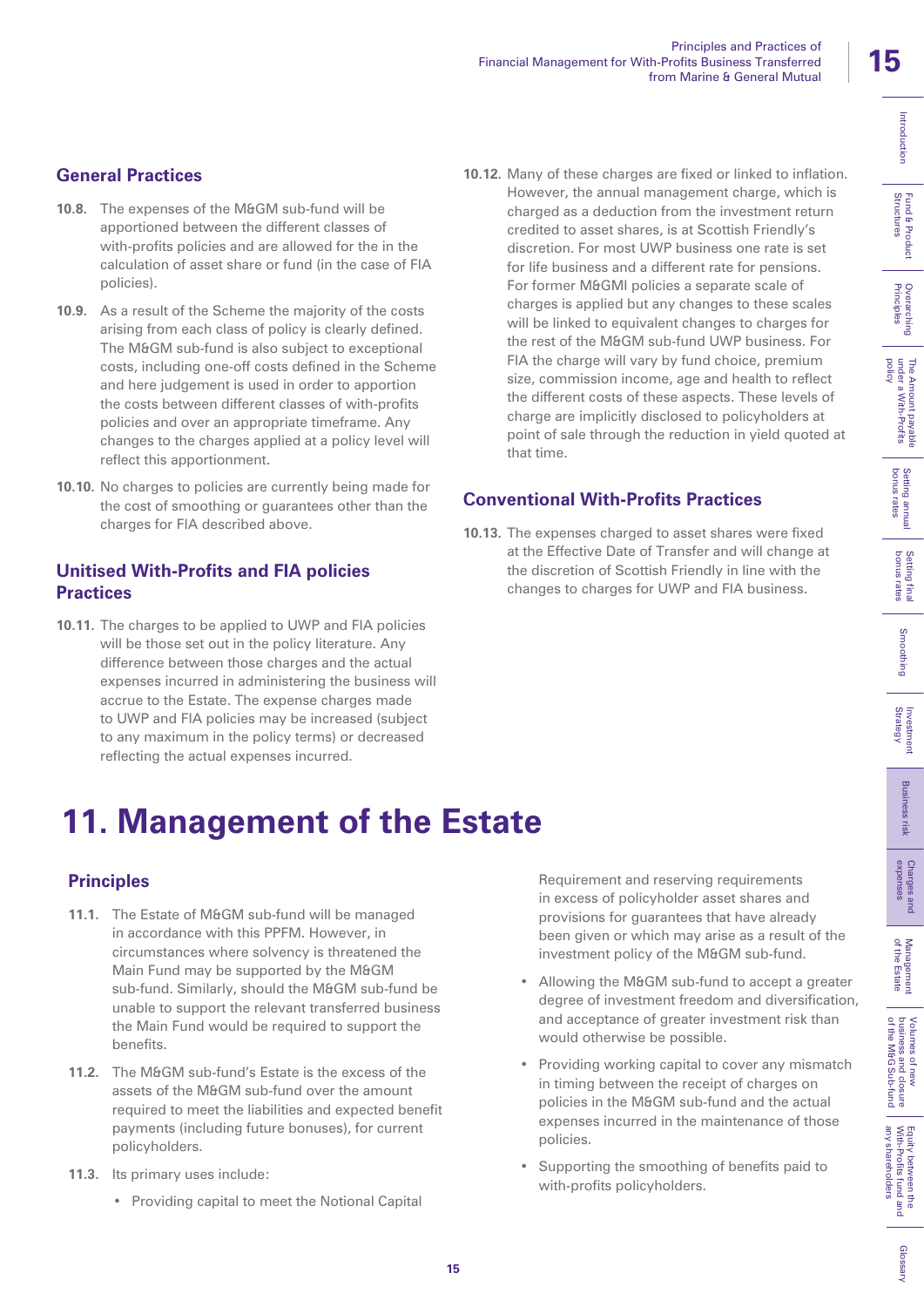- Meeting any exceptional costs in managing both with and non-profit business arising as a result of legislation, taxation or other circumstances which, in the opinion of the Board, should not be charged to policyholder benefits.
- Providing additional security to policyholders in the event of adverse changes in experience.
- Meeting the sub-fund's obligations to the M&GM staff pension scheme.
- **11.4.** There is no division of the Estate between classes of business in the M&GM sub-fund, and existing withprofits policyholders have no right to an immediate distribution, although it is intended that the Estate will be distributed over time, in accordance with paragraph 3.2.
- **11.5.** The Risk Appetite framework sets out the minimum level of capital that should be held in the Society and, separately, the minimum level of capital that should be held in the fund. The framework also sets out the trigger levels for the Society and for each sub-fund, below which their capital positions would not be expected to fall. It also sets out upper limits. These limits and triggers are expressed as percentages of the regulatory capital requirement.
- **11.6.** The Scheme provides for a Capital Support mechanism by which the sub-fund can access capital from the Main Fund if required. Subject to this, if the Estate falls, or is reasonably expected to fall, below the minimum level, then Scottish Friendly will consider taking a range of actions depending on the current level of the Estate and whether it is expected to increase or decrease over the foreseeable future. Scottish Friendly may initially consider taking actions such as reviewing regular bonus rates, suspending the application of the smoothing policy, and reduction of the equity backing ratio within normal ranges as set out in Section 8.9. In the event that more extensive actions are required to restore the Estate, Scottish Friendly may consider reducing equity backing ratios outside of the normal range, using derivatives to hedge risk, and removing part or all of any previous enhancements to asset shares reflecting any previous distributions of the Estate.

In extreme circumstances, Scottish Friendly may consider making further deductions from asset shares.

#### **Practices**

- **11.7.** The M&GM sub-fund's Estate is used to assist in running all business in the M&GM sub-fund. The primary uses of the Estate are described above.
- **11.8.** Scottish Friendly aims to maintain the Estate at a size which allows the criteria above to be met.
- **11.9.** To assess the appropriate level of additional security referred to above, Scottish Friendly has regard to its 'risk appetite' as determined by the Board from time to time.
- **11.10.** Scottish Friendly aims to maintain an Estate that:
	- a. meets the Notional Capital Requirement for the M&GM sub-fund; and
	- b. provides sufficient additional capital resources to ensure that the M&GM sub-fund can meet its chosen risk appetite and does not require capital support from the Scottish Friendly Main Fund.
- **11.11.** Should the Estate materially exceed this level, it would be Scottish Friendly's intention to return this excess to its with-profits policyholders.
- **11.12.** The Estate is currently meeting the following specific costs, and will continue to do so for the foreseeable future:
	- The cost of meeting payments in excess of asset shares on maturing CWP pensions policies resulting from the granting of guaranteed annuity options.
	- The cost of meeting MVR free guarantees on UWP policies.
- **11.13.** Reserves have been established in respect of these specific costs. As noted in Section 8 these reserves are initially covered by transferring assets out of the Estate. Any subsequent release of these reserves that is not matched by benefit payments would revert back to the Estate.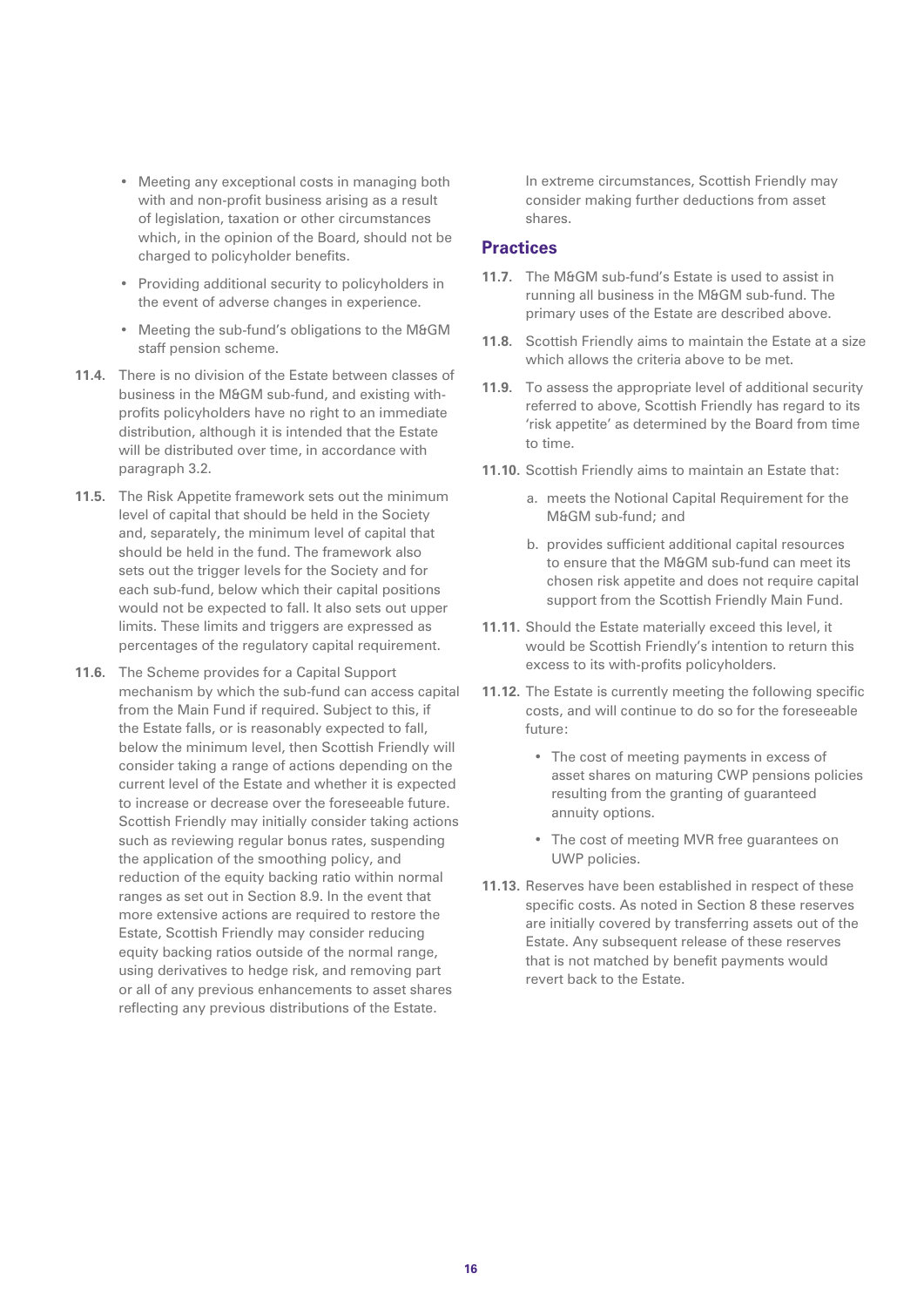# Fund & Product<br>Structures

# Glossan

# **12. Volumes of new business and closure of the M&GM sub-fund**

12.1. The M&GM sub-fund closed to new business on 1 December 2013 and consequently no longer accepts new business, except under certain options available under policies in force prior to closure, or to meet its obligations under the Staff Pension Plan.

# **13. Equity between the With-Profits fund and any shareholders**

**13.1.** The M&GM sub-fund is a mutual fund and has no shareholders. Therefore, this section is not applicable.